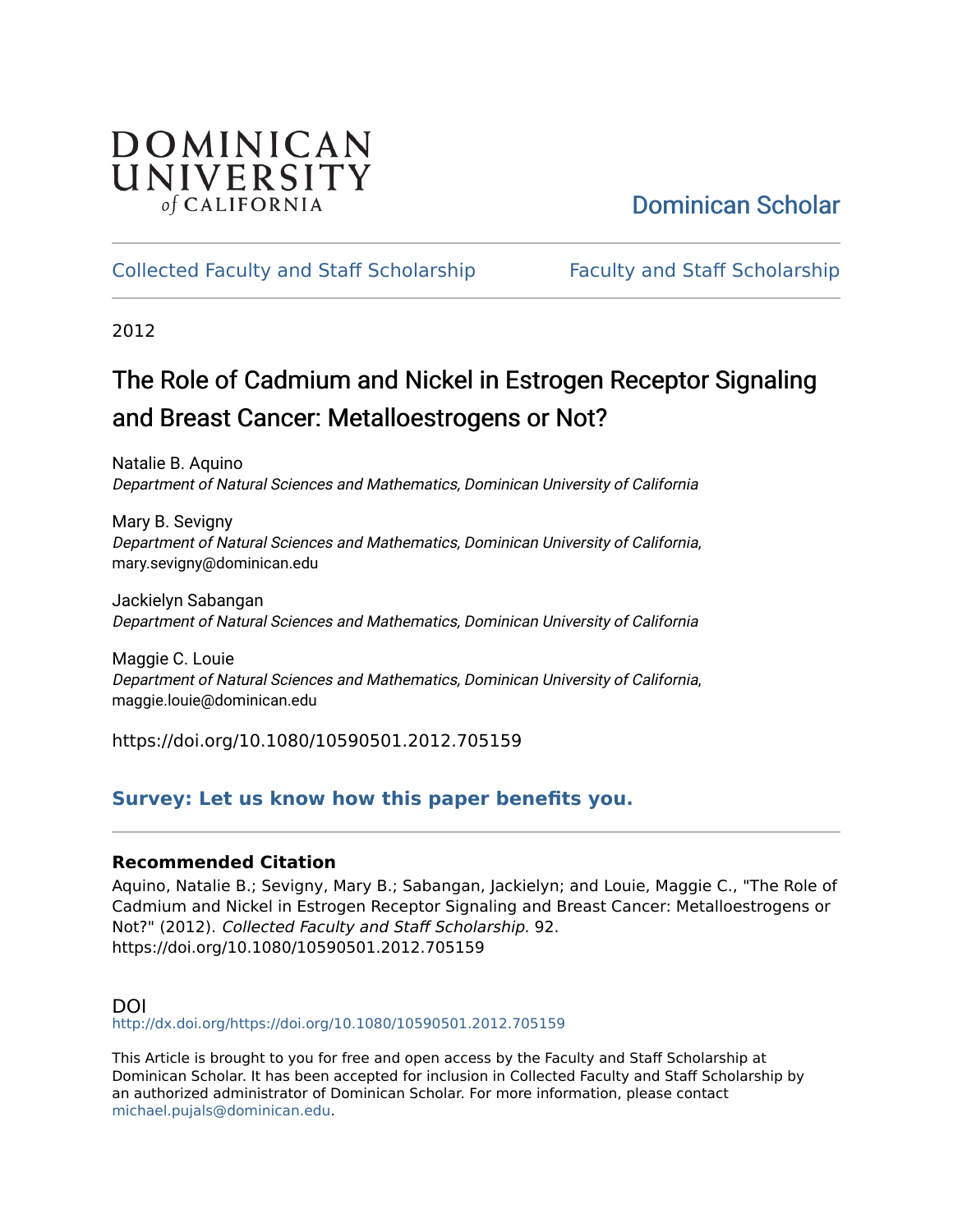

# NIH Public Access

**Author Manuscript**

J Environ Sci Health C Environ Carcinog Ecotoxicol Rev. Author manuscript; available in PMC 2013 July 01.

#### Published in final edited form as:

J Environ Sci Health C Environ Carcinog Ecotoxicol Rev. 2012 ; 30(3): 189–224. doi: 10.1080/10590501.2012.705159.

# **Role of Cadmium and Nickel in Estrogen Receptor Signaling and Breast Cancer: Metalloestrogens or Not?**

**Natalie B. Aquino**, **Mary B. Sevigny**, **Jackielyn Sabangan**, and **Maggie C. Louie**\*

Department of Natural Sciences and Mathematics, Dominican University of California, San Rafael CA 94901

#### **Abstract**

During the last half-century, incidences of breast cancer have increased globally. Various factors —genetic and environmental— have been implicated in the initiation and progression of this disease. One potential environmental risk factor that has not received a lot of attention is the exposure to heavy metals. While several mechanisms have been put forth describing how high concentrations of heavy metals play a role in carcinogenesis, it is unclear whether chronic, lowlevel exposure to certain heavy metals (i.e. cadmium and nickel), can directly result in the development and progression of cancer. Cadmium and nickel have been hypothesized to play a role in breast cancer development by acting as metalloestrogens— metals that bind to estrogen receptors and mimic the actions of estrogen. Since the lifetime exposure to estrogen is a wellestablished risk factor for breast cancer, anything that mimics its activity will likely contribute to the etiology of the disease. However, heavy metals, depending on their concentration, are capable of binding to a variety of proteins and may exert their toxicities by disrupting multiple cellular functions, complicating the analysis of whether heavy metal-induced carcinogenesis is mediated by the estrogen receptor. The purpose of this review is to discuss the various epidemiological, in vivo, and in vitro studies that show a link between the heavy metals, cadmium and nickel, and breast cancer development. We will particularly focus on the studies that test whether or not these two metals act as metalloestrogens in order to assess the strength of the data supporting this hypothesis.

#### **Keywords**

Breast cancer; metalloestrogen; estrogen receptor; cadmium; nickel

#### **Introduction**

Breast cancer is one of the most common malignancies in the United States. Approximately 1 in 8 women in the U.S. will develop invasive breast cancer (1), underscoring the importance of understanding the factors that may contribute to the development of this disease. Multiple studies suggest that both genetic and environmental factors contribute to breast cancer development (2–4). Some of the environmental factors that have been recognized as suspected risk factors for breast cancer include ionizing radiation, hormone disruptors such as organohalogens, pesticides and environmental pollutants such as heavy metals. Regarding the latter, increasing epidemiological evidence suggests a strong

<sup>\*</sup>Corresponding Author: maggie.louie@dominican.edu.

The authors have no conflict of interest to disclose.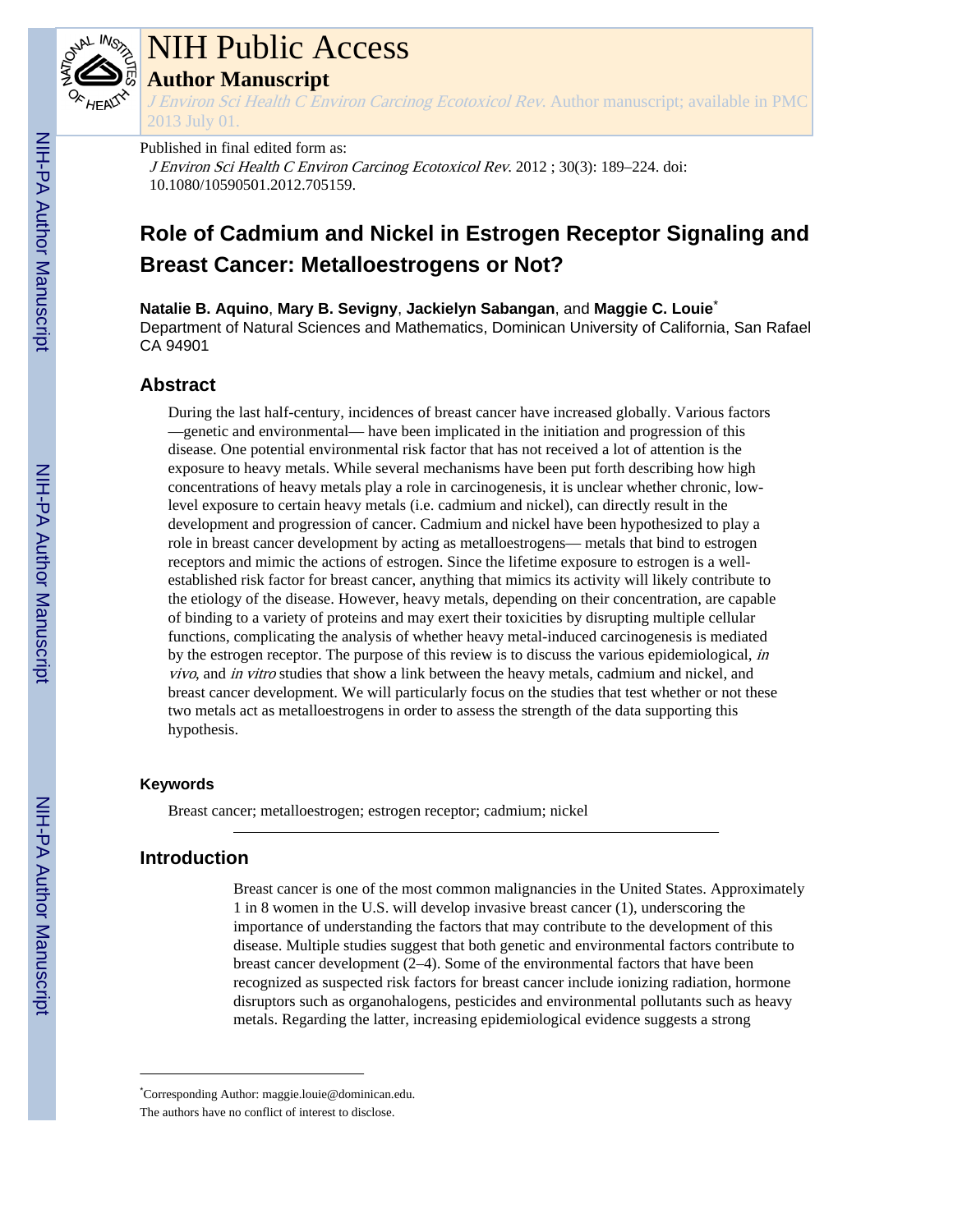association between exposure to heavy metals and the initiation, promotion and progression of breast cancer (5–8).

Heavy metals— which include arsenic, lead, mercury, cadmium, and nickel— are present naturally in the environment in minute concentrations; however with the increased usage in certain industrial processes such as smelting and electroplating, heavy metals have emerged as an environmental contaminant of growing concern. These heavy metals tend to accumulate in the body— a phenomenon called bioaccumulation (9). Bioaccumulation of heavy metals in soft tissues interferes with normal physiological functions. Generally, these heavy metals exert their toxic effects by forming complexes with organic compounds. When heavy metals bind to nitrogen-, oxygen- or sulfur-containing groups on enzymes, for example, they disrupt proper protein folding and thus can inactivate enzymes that function in key metabolic processes (10). Increased exposure to heavy metals is associated with impaired mitochondrial function, oxidative stress, DNA damage, deregulated cell growth and cell death (11, 12).

Recent studies have suggested that certain heavy metals such as cadmium and nickel can function as endocrine disruptors by mimicking the action of estrogens. As a result, these metals are often referred to as metalloestrogens  $(11-13)$ . Since estrogen itself plays an important role in the development and progression of the disease, the ability of metalloestrogens to bind to and activate the estrogen receptors suggests that these compounds may also contribute to the development of breast cancer (5, 13). It is hypothesized that metal-induced estrogen receptor activation is a crucial step in the carcinogenic process (14). Therefore, the goal of this review is to examine the association between cadmium and nickel exposure and the development and progression of breast cancer. Specifically, we wish to determine (1) the carcinogenic potential of chronic, lowlevel exposure to these heavy metals and (2) whether or not the carcinogenic potential of cadmium and nickel is due, at least in part, to their ability to bind to estrogen receptors and act as metalloestrogens.

#### **The role of estrogen receptor α, β, and GPER in breast cancer progression**

Estrogens, produced by the female ovaries, play major roles in regulating the developmental processes of both normal and neoplastic breast epithelium. Estrogens are primarily synthesized during a female's reproductive years to promote the growth and differentiation of sex tissues and organs in the reproductive system. They also play a role in brain function, bone maintenance and the accumulation of adipose tissue (15). The effects of estrogen are mediated by two types of estrogen receptor  $(ER)$ -regulated pathways  $- (1)$  the nuclear estrogen receptors (nER), which when activated translocate to the nucleus to function as transcription factors, and (2) the membrane estrogen receptors (mER), which are located on the plasma membrane or within the membrane of the endoplasmic reticulum (16). The deregulation of estrogenic pathways can lead to elevated transcriptional activity that may contribute to the development of cancer. Removal of both ovaries has been shown to reduce breast cancer risk, underscoring the importance of estrogen in the development of breast cancers, especially in cancers that express the estrogen receptor (ER+). The factors that contribute to increased cell proliferation of ER+ breast cancer include elevated levels of endogenous estrogen, increased exposure to pharmaceutical and environmental estrogens (17), and deregulated expression of ERs in the cell, which can lead to abnormal expression of genes associated with cell growth. Therefore, overexposure to estrogen and the overexpression of ER can both contribute to the etiology of breast cancer (18).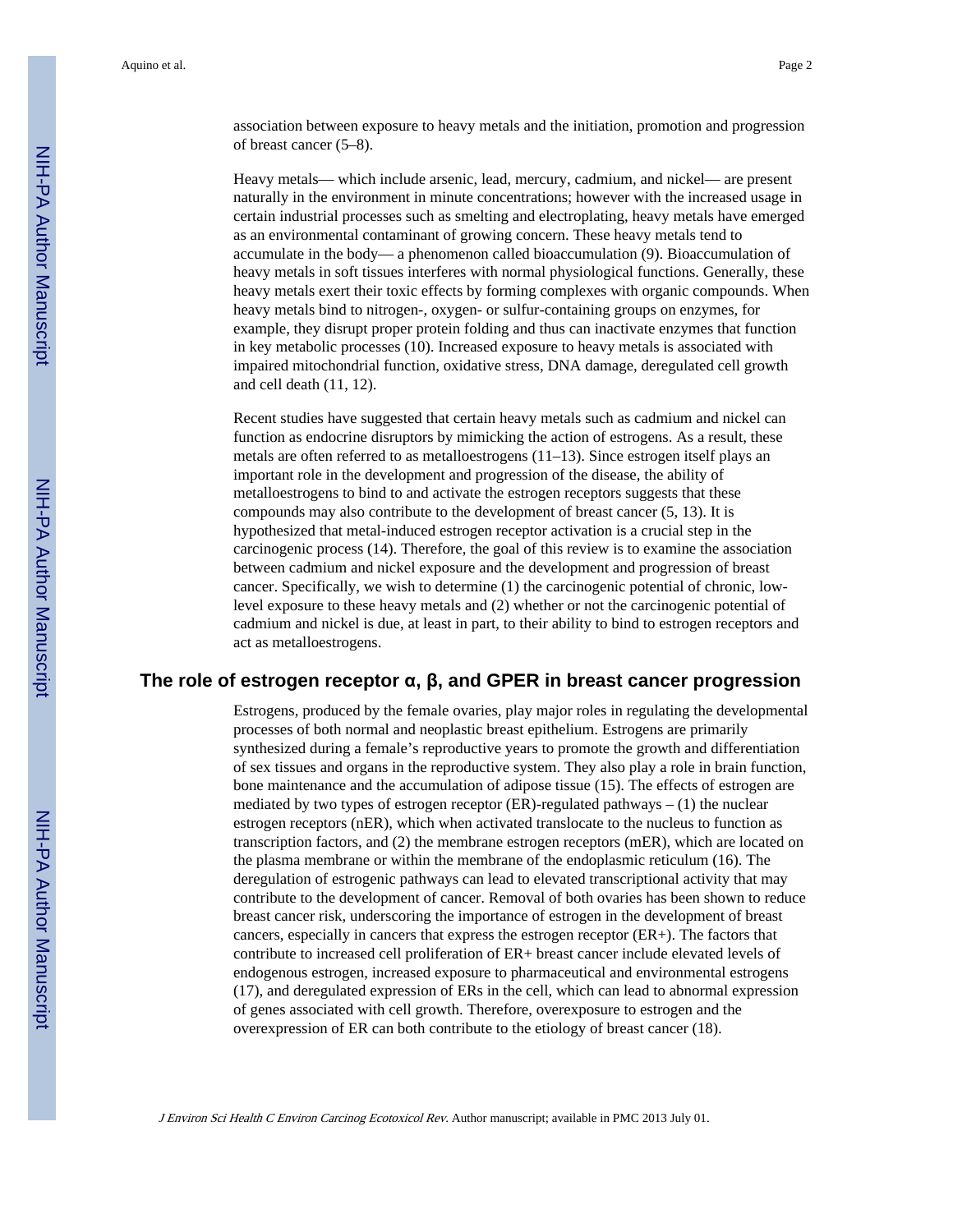More than 70% of primary breast cancers in women are  $nERa+$  and show estrogen receptordependent growth (19–21). ER $\alpha$  and ER $\beta$  are nuclear receptors that display considerable homology in the DNA-binding and ligand-binding domains but vary greatly in the NH<sub>2</sub>terminal transactivation AF-1(activation function-1) domains (Fig. 1) (22, 23). Both isoforms regulate transcription through classical and nonclassical pathways. Through the classical mode of ER signaling, AF-1 functions in a cell- and promoter-specific manner to enhance the overall transcriptional response of ER (24). ERa and/or ER $\beta$  then are activated by their ligand, estradiol, with similar affinities and bind directly to the the same consensus estrogen response element (ERE) (Fig 2) in promoter or enhancer regions of target genes, which is followed by recruitment of the coregulators (25). Target genes regulated by this classical pathway include breast cancer marker gene trefoil factor 1 (TFF1 or pS2), cathepsin D ( $CTD$ ), cyclin D1, insulin-like growth factor-binding protein 1 ( $IGFBPI$ ), lactoferrin  $(LTF)$  and prolactin ( $PRL$ ). Additionally, ER can also function through a nonclassical pathway by cross-talking with other transcription factors (26), such as activator protein-1 (AP-1), Sp1 and NF- $\kappa$ B. This cross-talk allows estrogen receptor to regulate genes that do not contain an ERE, thereby increasing the number of genes that ER modulates (23, 27–33). Many of these transcription factors regulate expression of genes crucial for cell cycle progression, migration, proliferation and apoptosis; and therefore all can contribute to breast carcinogenesis. Examples of target genes studied extensively in breast cancer research include cyclin D1, c-myc and IGF-1.

ERα and ERβ seem to display similar ligand-dependent transcriptional functions and yet appear to play different roles in breast cancer progression. Although ERα has long been established as an important player in promoting the development and progression of breast cancer (34, 35), the link between  $ER\beta$  and breast cancer is unclear due to conflicting data and the complexity of the ERβ isoforms. While some studies have suggested that the expression of  $ERβ$  is indicative of more advanced tumors (36–38), data from other studies have indicated that ERβ may play a protective role in breast cancer by increasing apoptosis in the presence of antiestrogens (39–41). Thus, much of what we know about ER-related breast cancer has focused largely on ERα. In a study performed by Holst et al., 20.6% of 2,000 clinical breast cancer samples showed an amplification of the ERa gene (*ESR1*) (42). Of those tumor samples, 99% showed an overexpression of the ERα protein, suggesting the importance of ERα in breast cancer development. Consequently, reducing estrogen levels or estrogen receptor activity through the administration of anti-estrogen compounds has been used to treat breast cancer patients.

In addition to the genomic actions mediated by nuclear estrogen receptors, estrogen also stimulates nongenomic signaling through the activation of one membrane form of estrogen receptor, GPR30 (GPER). With mERs, estrogens can act without directly binding onto DNA or altering gene expression. Filardo et al. was the first to show a function of GPR30 in estrogen signaling (43); and in 2005, GPR30 was finally identified as a bona fide estogen receptor (44, 45). GPR30 is a seven-transmembrane-spanning receptor reported to be located in the plasma membrane (45–47) and the endoplasmic reticulum (44). GPR30 functions by specifically binding to estrogen and causing rapid intracellular signaling and an activation of a downstream cascade, which includes epidermal growth factor release (EGFR) activation and increased intracellular cyclic AMP, leading to activation of transcriptional activities necessary for proliferation (Fig 2) (43, 47–49). Thus, EGFR plays a criticial role in regulating normal cell growth and physiology (50). Other cellular responses mediated by EGFR include activation of mitogen-activate protein kinsases MAPKs (such as extracellular signal-regulated kinase Erk-1 and Erk-2) which in turn phosphorylate numerous proteins that alter cell structure and regulate cell cycle checkpoints and gene transcription (51).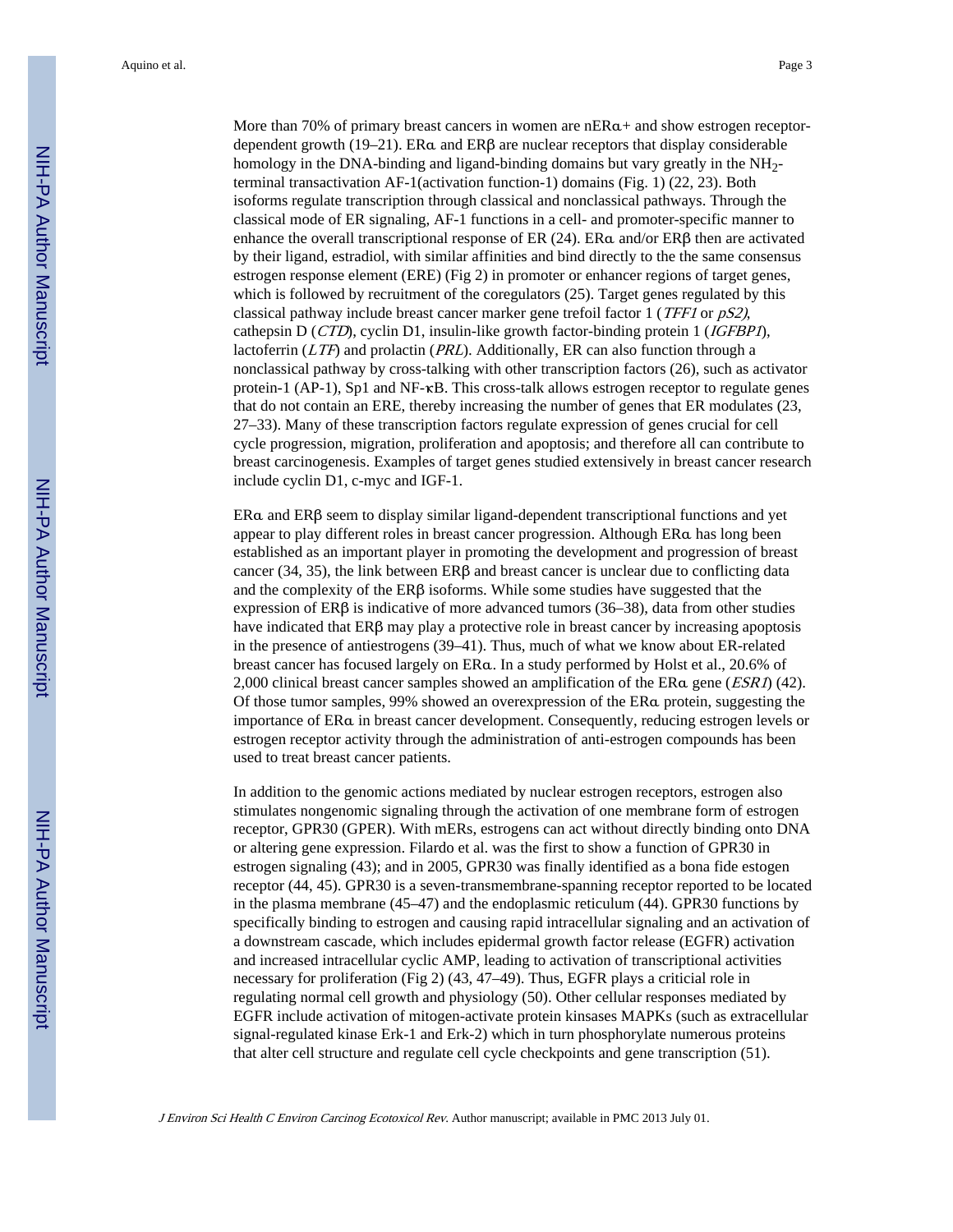In 2009, Liu et al. showed that GPR30 was expressed in 37 of 74 cases of invasive ductal breast carcinomas. The binding of estrogen to GPR30 has also been shown to induce breast cancer cell proliferation and migration in vitro (52, 53). This increased cell proliferation has been attributed to the rapid activation of Erk-1/2, a downstream effector of growth factor signaling (54, 55). The dysregulation of the EGFR to MAPK pathway may have particular significance to breast carcinogenesis. Both Filardo et al. and Sivaraman et al. hypothesized that MAPKs may provide a mechanism whereby hyperactive growth factor signaling may activate estrogen-dependent breast tumor growth (56, 57). However, other researchers have contradicted this hypothesis by implicating GPR30 in apoptosis and cell cycle arrest (58– 60). Although the role of GPR30 in breast cancer remains unclear, the combined effects of nER and mER activation can possibly lead to increases in cell cycle progression and cell proliferation that are associated with breast carciogenesis (Fig 2) (61).

#### **Heavy metals— cadmium and nickel**

Cadmium exists naturally in the earth's crust. However, the most common forms of cadmium found in the environment are salts, comprised of sulfides, chlorides or oxides. These compounds are found in soil, water, rock sediments and the atmosphere at varying concentrations. Cadmium is found in ocean waters at  $0.1\mu$ g/liter or less, in river water between <1 and 13.5ng/liter, and in the soil of non-polluted areas ranging from 0.2 to 0.4 mg/kg (62, 63). Atmospheric levels of cadmium range up to 5ng/m<sup>3</sup> in rural areas, from 0.005 to 0.015  $\mu$ g/m<sup>3</sup> in urban areas and up to 0.06 $\mu$ g/m<sup>3</sup>in industrial areas (62, 63). Cadmium is released as a byproduct of various industrial activities, including the mining, galvanizing, and smelting of other metals like zinc, lead and copper. Cadmium is used to produce batteries, fertilizers, and paint pigments. Roughly 15,000 tons of cadmium are produced worldwide (64). Human exposure to cadmium is generally due to consumption of contaminated water or food or inhalation of cigarette smoke or fumes from smoldering metal. In 1989 and 1993, the World Health Organization (WHO) set the safe intake limit to 7μg cadmium/week/kg body weight.

Nickel is also a heavy metal and is widely distributed in the environment. It is found in agricultural soil at concentrations ranging from 3 to 1000 mg/kg and at concentrations of 1.5 to 8.5 mg/kg in forest floor samples collected from the northeastern United States (65). A small amount of nickel occurs naturally in water at levels of  $0.228-0.693 \mu g/l$  iter in ocean water and generally less than  $2 \mu g/l$  liter in fresh water (65). Nickel enters the human body through inhalation, ingestion and absorption. For the general population, the most common exposure to nickel is through the consumption of certain foods such as cacao products and nuts, which contain 10 and 3 mg nickel/kg, respectively (66). According to the WHO, the safe dietary intake of nickel is  $4.2 \mu$ g Ni/kg/day (67).

### **Epidemiological studies linking cadmium and nickel exposure to breast cancer development**

The International Agency for Research on Cancer (IARC) and the United States National Toxicology Program (NTP) designate cadmium as a human carcinogen (68–72). Cadmium has been associated with cancers of the pulmonary system, prostate, liver, hemapoetic system, urinary bladder and stomach and is also a multi-tissue animal carcinogen (23, 73– 75). Particularly, cadmium exposure has also been associated with increased incidences of breast cancer development (13, 76). In a recent study carried out by Julin et al., dietary cadmium exposure was positively linked to breast cancer development in postmenopausal women (8). Antila et al. found high concentrations of cadmium (ranging from 3.2 to 86.9  $\mu$ g/g) in breast tissue from breast cancer patients (6). Additionally, a case study published by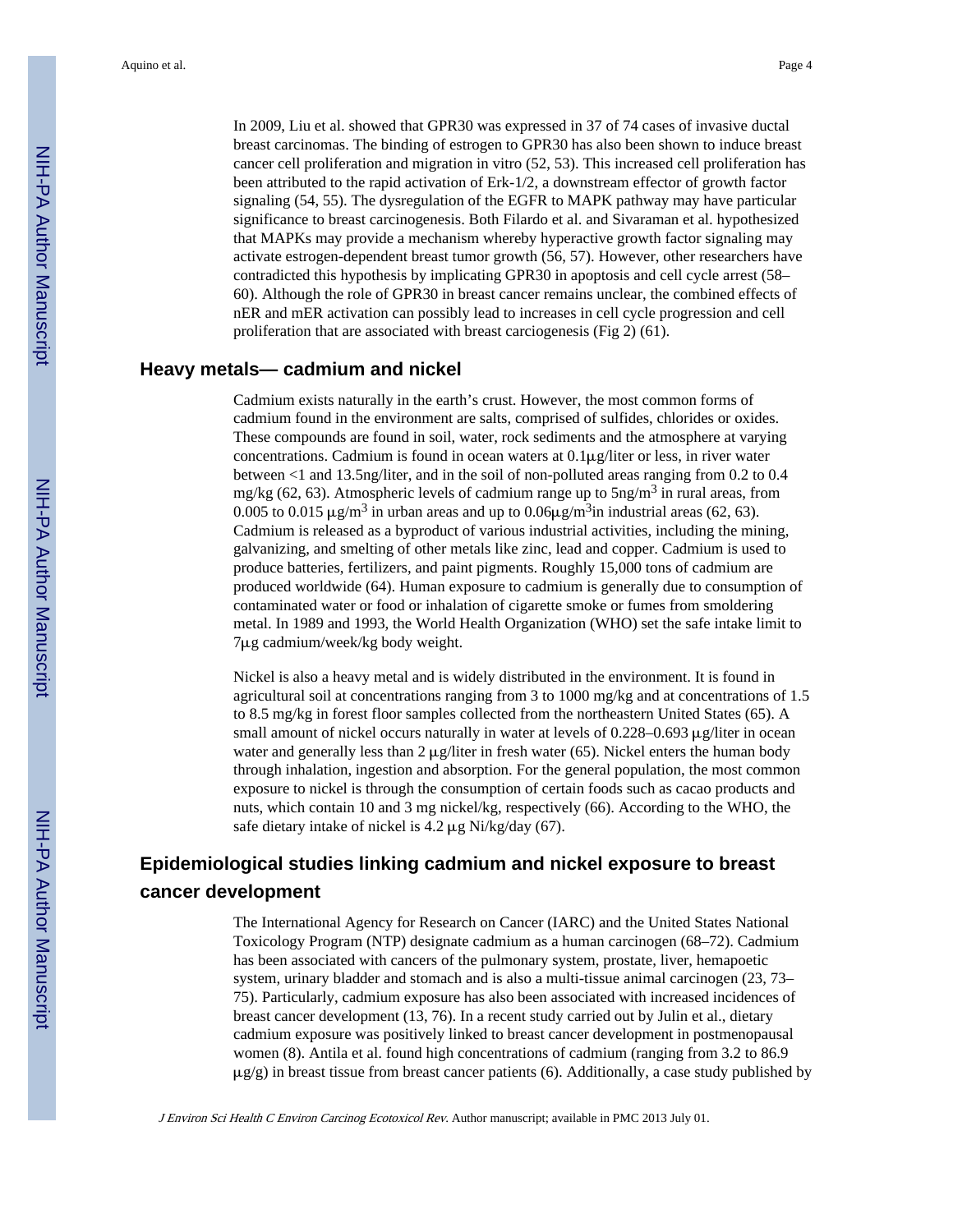agent.

McElroy and colleagues recorded the cadmium levels in urine samples of 246 women diagnosed with breast cancer and of 254 controls (7). The study demonstrated a positive correlation between cadmium urine levels and breast cancer risk. Another case study carried by Strumylaite and colleagues found significantly higher levels of cadmium in malignant breast tumor tissue (0.053  $\mu$ g/g) than in normal breast tissue (0.02  $\mu$ g/g) (77). Other studies have confirmed this finding (78, 79). Although these data demonstrate a correlation between cadmium levels and breast cancer, they fall short at implicating cadmium as the etiological

Minute amounts of nickel are considered nontoxic. In general, the average nickel concentration in urine ranges from 1 to 3  $\mu$ g/g creatinine (80). However, increased exposure to nickel compounds due to its increased usage in industrial processes has been shown to negatively impact the development of mammalian cells, leading to increased incidences of breast cancer development (13, 81). In fact, certain nickel compounds have been deemed carcinogenic by the IARC since the 1970s (82, 83). A recent study comparing 20 breast cancer patients with 8 healthy individuals showed higher levels of cadmium, chromium, lead, and nickel in the 20 breast cancer tissue biopsies than in the 8 healthy biopsies (78). These data supported an earlier study by Sherif and colleagues that reported a significant (albeit small) increase in nickel concentration in breast tumor tissue compared to normal breast tissue (84) indicating a positive correlation between increased nickel levels and breast cancer development.

# **Evidence of cadmium and nickel acting as metalloestrogens during breast cancer development**

As mentioned previously, metalloestrogens are defined as a group of heavy metals that mimic the physiological actions of estrogen. The precise mechanism behind this mimicry is uncertain. Recent studies have suggested that metalloestrogens may function as endocrine disruptors, perturbing the normal hormonal cycle and altering the development of the mammary gland through both the classical and nonclassical ER binding pathways aforementioned (14, 85). However, most cadmium studies have largely focused on acute cadmium exposures, and little is known about the effects of chronic, low-level cadmium exposure on human breast cancer development and/or progression (Table 1). Because the half-life of cadmium ranges from 12 to 30 years (86–88) and the body does not possess an active mechanism for cadmium elimination, it remains in the body. Benbrahim-Tallaa and colleagues have shown that more than 40 weeks of exposure to  $2.5\mu$ M cadmium transformed normal human breast epithelial cells MCF-10A into cells displaying a basal-like phenotype. The cells showed an increase in colony formation and invasive potential, and a loss of contact inhibition (89). Animal studies (Table 1) have shown that acute cadmium exposure increases uterine weight, induces changes in the uterine lining, and increases the density of epithelial cells in the mammary glands, all of which are early signs of breast tumorigenesis (85, 90–92). Additionally, in vitro experiments have shown that cadmium can promote ER+ breast cancer cell growth, and this is found to be dependent on ERα (14, 93– 96). According to Stoica et al. cadmium binds to ERa— with a K<sub>D</sub> of  $4.5 \times 10^{-10}$  M—and blocks the binding of 17β-estradiol (14). While the presence of cadmium does not alter the estrogen receptors' K<sub>D</sub> for estrogen (~2.9 × 10<sup>-10</sup> M), it does decrease the total number of available estrogen binding sites. Thus, since cadmium does not alter the binding affinity of estradiol to the receptor, it is thought to interfere with estradiol binding in a noncompetitive manner. In a study carried out by our lab, concentrations as low as  $1\mu$ M Cd induced signficant cell proliferation in three ERα-positive breast cancer cell lines (MCF-7, T-47D and ZR-75-1) after 2, 4 and 6 days of exposure (96). In this same study, we also deduced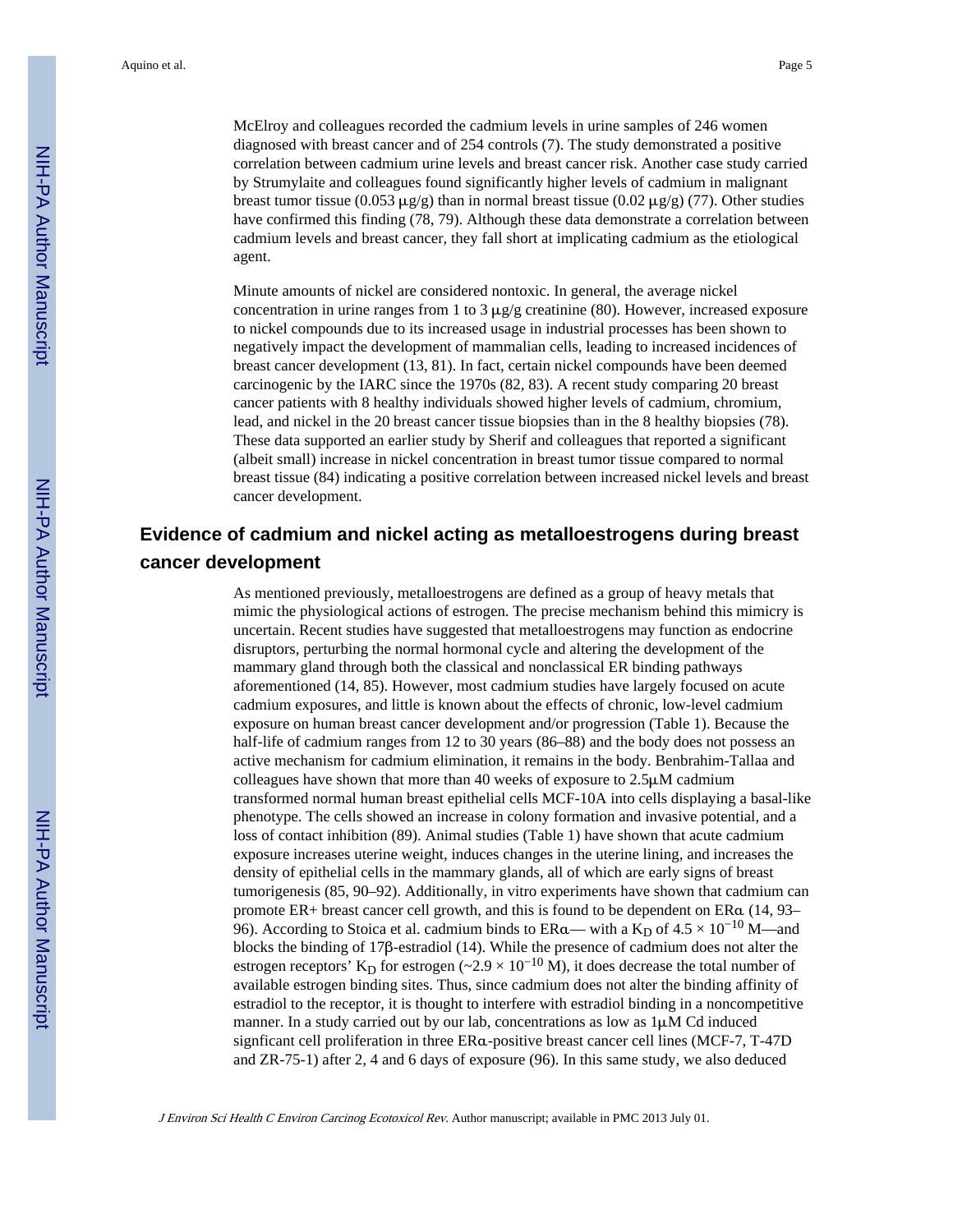that the nonclassical ER target genes— CycD1, c-myc and CTD— were up-regulated by Cd. Subsequent silencing of ERα or blocking the receptor with anti-estrogens mitigated the stimulatory affect of cadmium on ER+ breast cancer cells, thus showing requirement of ERα in mediating the cellular effects of cadmium (96). Similarly, several other studies have demonstrated that cadmium-induced gene expression is also dependent on the estrogen recpetor (14, 93, 97). Recent evidence also suggests that cadmium can initiate mitogenic actions through the binding of the membrane-bound form of estrogen receptor, GPR30, via the Erk-1/-2 cascading pathway (Fig. 2) (98, 99). Yu et al. showed that cadmium induces a proliferative response at concentrations ranging from 50 to 500nM in ER-negative/GPR30 positive SKBR3 breast cancer cells, but no such response was observed in a GPR30-mutant cell line. The lowest exposure of 50nM is comparable to the blood Cd level (140nM) reported by Fell et al. in occupationally-exposed people (100). These studies provide another mechanism for how cadmium may promote mammary gland carcinogenesis via an estrogen receptor.

Although animal studies have revealed that over-exposure to nickel compounds can lead to tumor formation in multiple tissue sites such studies have failed to link nickel with breast cancer development in experimental animals (Table 2) (101–103). Inhalation of metallic nickel (at a concentration of 15 mg/m<sup>3</sup> for six hours/day, four to five days per week for 21 months) revealed neoplastic growth within the lungs of Wistar and Behesda black rats (104). Additionally, Ivankovic et al. observed fibrosacromas, mesotheliomas, and/or rhabdomyosarcomas in 10% of Syrian golden hamsters exposed to a single high dose of nickel powder (105). No tumors were found in the negative control group. Such studies provide evidence that nickel exposure increases the incidence of tumors in several species and at multiple tissue sites, but not specifically breast tissue.

In spite of the lack of evidence from animal studies, other studies have suggested that nickel (like cadmium) may function as a metalloestrogen and alter estrogen receptor activity (Table 2) (13, 106–108). In vitro studies have shown the ability of nickel to mimic the effects of estradiol on cell proliferation and block estradiol binding to ERα (13). MCF-7 cells treated with either 10−9 M estradiol or 10−6 M Ni shows 2–5 fold increase in cell growth. Additionally, as with cadmium, the presence of nickel does not affect the receptor's  $K_D$  yet does decrease the number of estradiol binding sites, suggesting that nickel also interferes with estradiol binding in a noncompetitive manner (13). As with cadmium, the binding of nickel to the estrogen receptor appears to induce the expression of genes associated with cell growth (13). Although few studies have analyzed the effects of nickel on gene expression in mammary cells (Table 2), the effects of nickel has been widely studied in other cell types (109–113). Data from microarray analysis of nickel-transformed mouse fibroblasts revealed an overexpression of cyclin D1 (110), a gene that has been shown to play an important role in breast cancer cell growth (114–116). Furthermore, studies with human pulmonary cells suggest that nickel has the ability to increase cyclin D1, cyclin E and cyclin B1 expression (111). Despite the increased expression of cyclin D1 and cyclin E, which has been shown to promote the G1/S transition, the induction of cyclin B1 resulted in the induction of M-phase arrest and inhibited cell growth (111). Similarly, Ouyang et al. also demonstrated that nickel inhibits cell growth, this time by *decreasing* the expression of cyclin D1. The discrepancy in these studies may reflect both the different model systems (breast and fibroblast vs. lung) and concentrations of nickel used in these studies.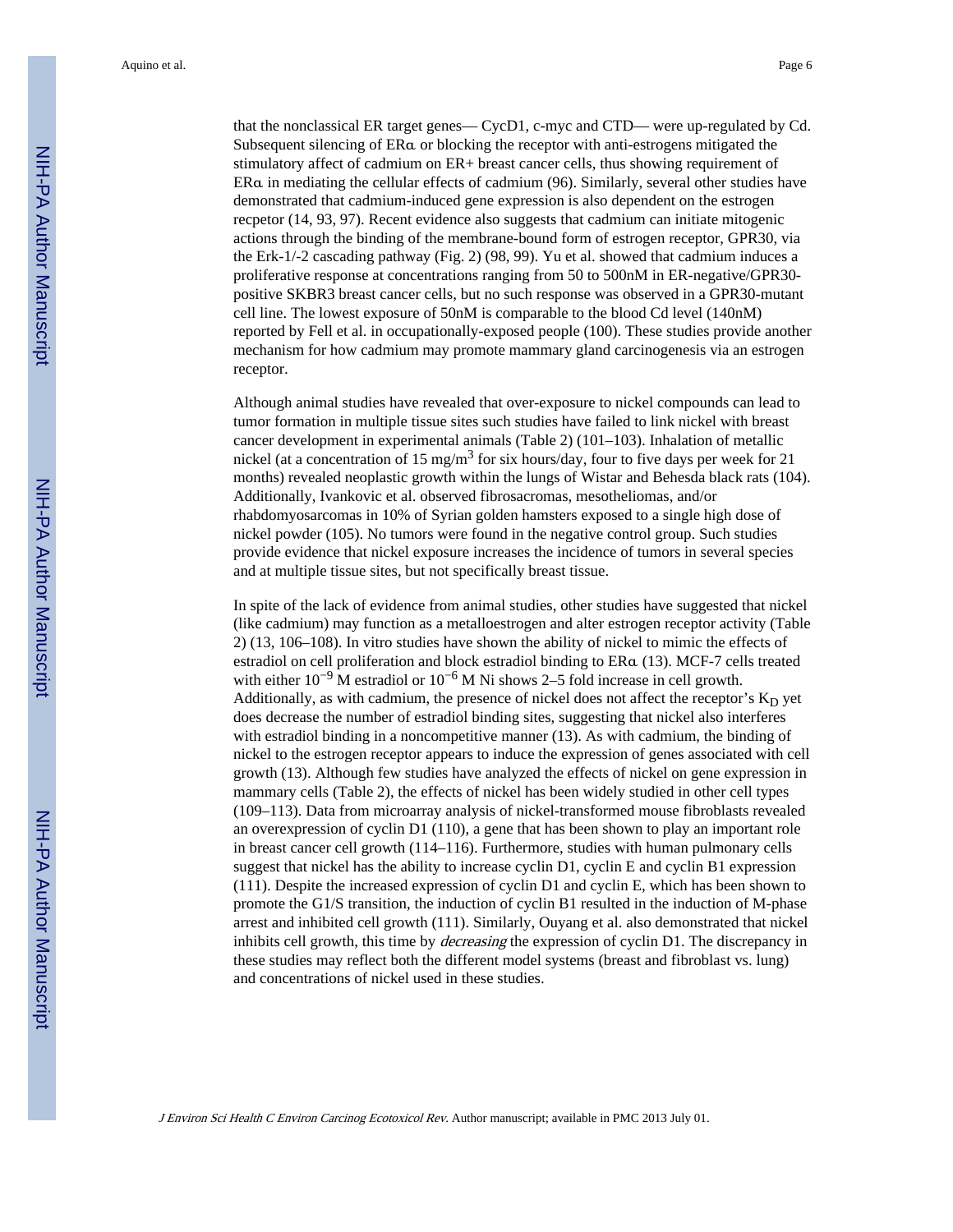# **Molecular interactions between estrogen receptors and the heavy metals, cadmium and nickel**

Several researchers have attempted to map out the cadmium interaction domain within the estrogen receptor in order to better understand how cadmium functions as an estrogen receptor modulator. However, a consensus of where cadmium binds has not been determined. The two possibilities are that (1) cadmium binds to the ligand binding domain (LBD), and (2) cadmium may replace the zinc in the DNA binding domain. In one study, specific amino acids of the LBD, including C381, C447, E523, H524 and D538, were identified as possible cadmium interaction sites (14). However, further analysis using chemical modification and mass spectroscopy identified several other cysteine (C) residues as having high affinities for the divalent form of cadmium, and these amino acids were not the same as those previously identified (14, 117). Additionally, Glu (E), His (H) and Asp (D) residues were not protected from chemical modification when the ER was combined with cadmium, thus suggesting these residues actually have low affinity for  $Cd^{2+}$ , a finding that has been confirmed in studies of other metallo-proteins (117–119). Much less is known about the binding between nickel and the estrogen receptors. An analysis by Martin and colleagues proposed that nickel activates the estrogen receptor through the LBD of ERα (13). The LBD of ERα includes C381, C417, C447, and C530, and nickel is believed to interact with C381 and C447 to activate ERα (13).

Another prospective cadmium-binding site is the DNA binding domain, which is logical since the coordination chemistry of  $Cd^{2+}$  is similar to that  $Zn^{2+}$ .  $Cd^{2+}$  has the ability to replace  $Zn^{2+}$  because they have similar chemical properties (120). In vitro studies have shown that the replacement of Zn with Cd slightly increases the DNA binding affinity of ERα (95, 121–123). This may translate to changes in transcriptional activity. However, further studies are necessary to map the actual cadmium binding site and this will offer further insights into how cadmium functions as an estrogen receptor modulator. Similar in *vitro* studies have indicated that nickel can also replace  $Zn^{2+}$  in the DNA binding domains of the estrogen receptors (95, 123), but this replacement results in a decreased DNA binding affinity, likely due to the difference in the coordination chemistry of zinc (tetrahedral) and nickel (octahedral), which may in turn cause a conformational change that may decrease DNA binding. This suggests that the mechanisms of how nickel and cadmium function as metalloestrogens are likely different.

#### **Other mechanisms of cadmium- or nickel-induced carcinogenesis**

#### **Chromatin modifications**

Attempting to elucidate whether or not certain heavy metals contribute to breast cancer progression via estrogen receptor binding is complicated by the fact that heavy metals are capable of binding to a plethora of macromolecules and cellular structures. Above a certain concentration threshold, many heavy metals, such as copper, mercury, and silver, are very effective antimicrobial agents, as they bind to and inactivate various proteins and enzymes. Similarly, heavy metal-induced carcinogenesis can result from the binding of heavy metals to proteins other than the estrogen receptor. Nickel, for example, plays significant roles in chromatin remodeling, which is a proposed mechanism for nickel-induced carcinogenicity (124–130). Specifically, exposure of cells to nickel has been reported to alter the acetylation, methylation and ubiquitination of histone proteins (124, 125, 131), which in turn affects transcription. In general, histone acetylation is associated with gene activation and histone deacetylation results in gene repression (132–134). Methylation at histones H3K4, H3K36, and H3K79 has been linked to transcription activation, whereas methylation at H3K9,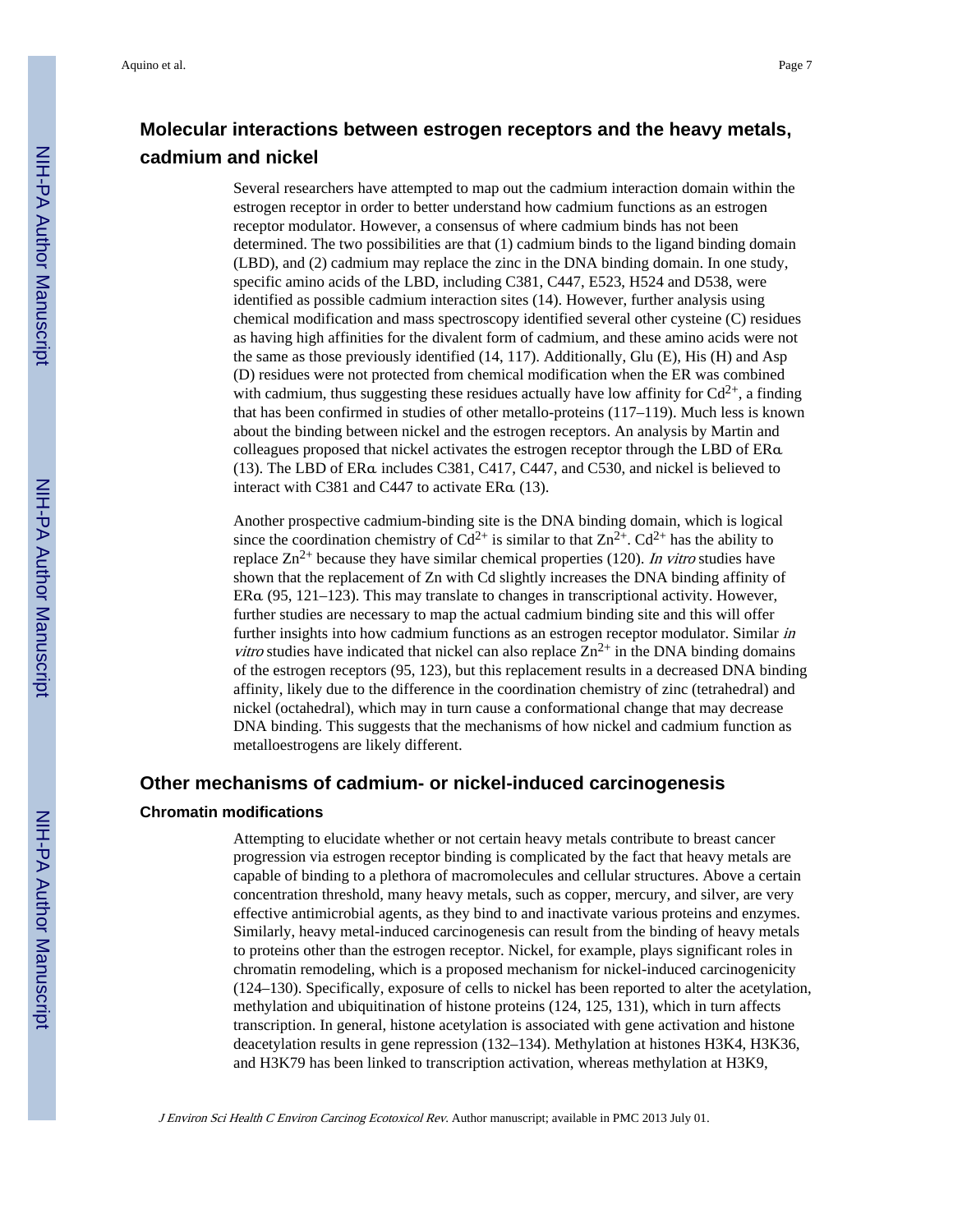H3K27, and H4K20 has been associated with gene repression (94, 134–136). Studies describing nickel-induced epigenetic changes have reported a global loss of both histone acetylation and H3K4 methylation and a global increase in H3K9 methylation, all of which are associated with gene silencing. These findings, however, contradict the observation that exposure to low concentrations of nickel results in not only gene repression but also gene activation (124–127, 134). Furthermore, pre-treatment of cells with trichostatin A, a histone deacetylase inhibitor, significantly reduces nickel-induced cell transformation, suggesting that histone deacetylation is an important step in nickel-mediated carcinogenesis.

In addition to nickel-induced histone modifications, nickel has been shown to preferentially bind to heterochromatin by replacing the  $Mg^{2+}$  ions that are naturally found in high concentrations and thus play an important role in the condensation of heterochromatin (126). It is surmised that nickel may lead to greater chromatin condensation, perhaps even promoting heterochromatin formation in critical parts of the DNA, such as those regions containing tumor suppressor genes (137). The nickel accumulated in the heterochromatin regions may also induce oxidative damage in the DNA via a Fenton-like reaction, further disrupting gene expression and perhaps contributing to carcinogenesis (138).

Nickel has also been shown to increase DNA methylation, which is also associated with gene silencing (126, 139). More specifically, nickel exposure has been shown to alter the methylation patterns of the p53 and p16 promoters (139). Silencing such key tumor suppressor genes likely serves as an important mechanism of nickel-induced carcinogenesis (139, 140). While many of these studies were carried out in other cancer types (i.e. lung), similar mechanisms of nickel-induced carcinogenesis are expected to be involved in breast cancer cells (140, 141). Furthermore, some of the mechanisms of nickel-induced chromatin modification described above (such as histone deacetylation) may actually involve the estrogen receptor and thus lend further support to the hypothesis that nickel does indeed act as a metalloestrogen in breast cancer development. Multiple histone acetylases (HATs) and deacetylases (HDACs) are known to interact with the estrogen receptor (CBP, p300, p/CAF, p160 SRC family of coactivators, and HDAC 1and 6) (142–144), so it is possible that the interaction between nickel and ERα mediates the recruitment of chromatin-modifying proteins to the promoters of nickel-induced/repressed genes.

Unlike nickel, few studies have linked cadmium to epigenetic modifications, and such modifications are not likely a major mechanism of cadmium-induced carcinogenesis. Only a few studies have suggested that exposure to cadmium alters the global DNA methylation patterns (89, 145, 146). More specifically, acute cadmium exposure has been shown to induce hypomethylation, while chronic cadmium exposure results in hypermethylation (129). Changes in the methylation patterns of cells exposed to cadmium were mediated by altering the activity of DNA methyltransferase (145). In support of these observations, Benbrahim-Tallaa et al. showed that a 10-week exposure to 10μM cadmium was able to increase global DNA methylation and induce malignant transformation in prostate epithelial cells. Contrary to these observations, Huang et al. reported that chronic exposure of cadmium leads to global hypomethylation and cell proliferation in K562 leukemia cells (146). While these differences may be attributed to different model systems, it does suggest that further studies on cadmium's affect on DNA methylation are necessary, especially in breast cancer cells. Furthermore, there appear to be no studies linking cadmium exposure to histone modifications, underscoring the need for further studies in this area of metal-induced carcinogenesis.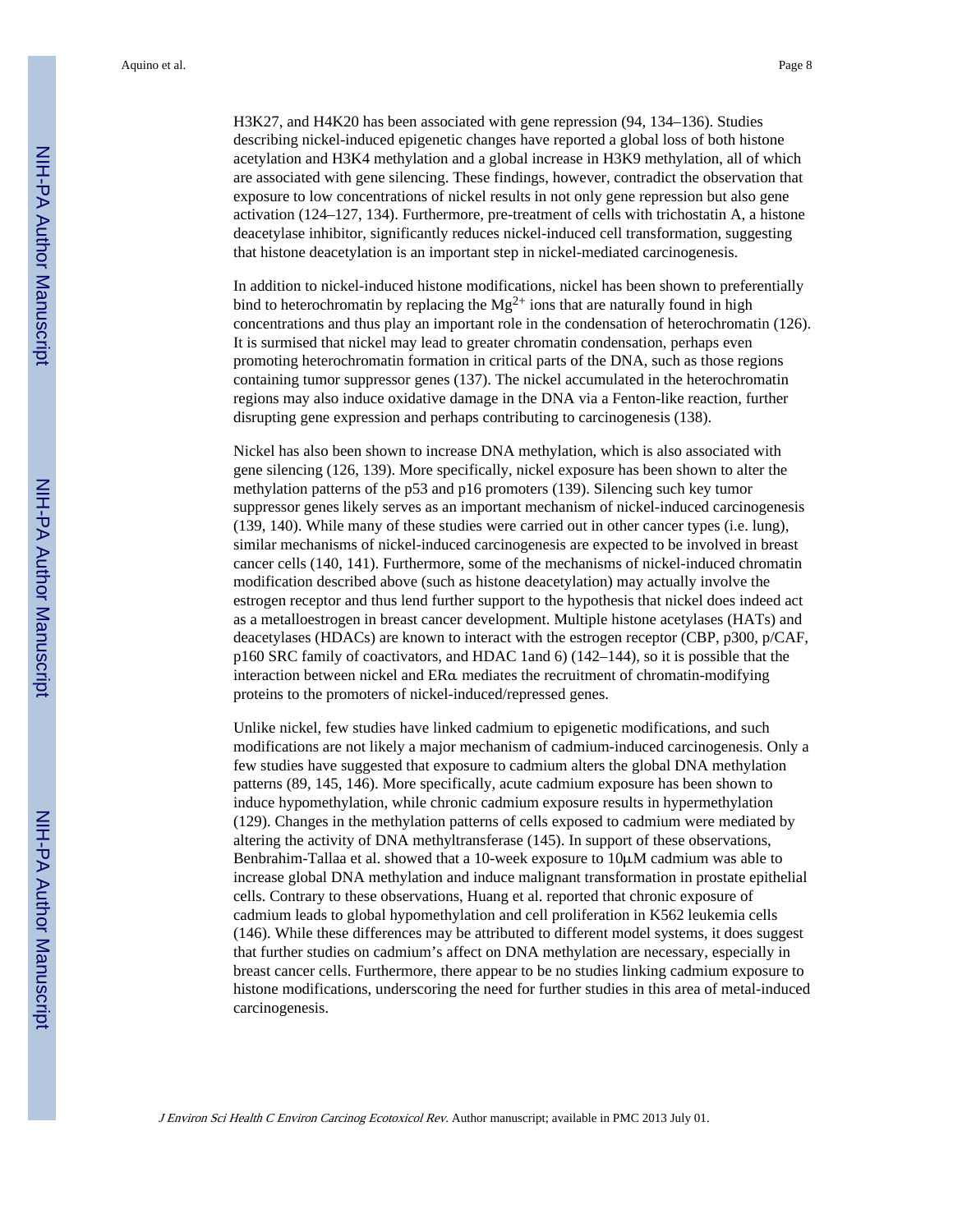#### **Aneuploidy**

Aneuploidy— the phenomenon in which a cell possesses an abnormal number of chromosomes— is found in most cancerous lesions and is believed to play a significant role in cancer progression (147–150). In fact, some researchers have found evidence supporting the contention that aneuploidy is involved in the early stages— if not the actual initiation of cancer cell development (151–153). Several studies have demonstrated the aneugenic potential of heavy metals (154–158). In one particular study carried out by Seoane and Dulout, cadmium and nickel salts such as CdCl<sub>2</sub> (1–4 $\mu$ M), CdSO<sub>4</sub> (0.033–0.134 $\mu$ M), NiCl<sub>2</sub>  $(13-54\mu)$ , and NiSO<sub>4</sub> (200–800 $\mu$ M) all induced aneuploidy in human fibroblast cells (159). The precise molecular mechanism behind this aneugenic effect, however, has not been determined.

Interestingly, estrogen itself has been shown to induce aneuploidy. In a study published in 2002 by Li et al., estrogen-induced mammary gland tumors (MGTs) in female ACT rats were found to have a significantly higher degree of aneuploidy than those MGTs induced by chemical carcinogens (153). Additionally, this same study revealed that these estrogeninduced MGTs greatly resembled invasive human ductal carcinoma in situ (DCIS) breast cancer in terms of degree of aneuploidy and increased amplification of the c-myc gene. An earlier *in vitro* study by Epe and colleagues demonstrated that peroxidative estrogen metabolites could directly interact with the tubulin protein and thus interfere with the assembly of microtubules, potentially affecting proper mitotic spindle formation (160). More relevant to this review, however, is a recent study by Hontz et al. which showed that estrogen (more specifically, estradiol-17β) increased expression of the mitotic kinases Aurora A and B via an ERα-dependent pathway (161). High levels of Aurora A and B lead to aneuploidy and consequently are believed to contribute to cancer progression (162–164). Specifically, Aurora A overexpression and aneuploidy have been found in primary invasive ductal breast cancer (161). Although more studies need to be done to determine exactly how cadmium and nickel lead to aneuploidy, the discovery that estrogen can induce aneuploidy through the estrogen receptor suggests that the aneugenic effect of cadmium and nickel could at least partially be due to their ability to bind to the estrogen receptor and act as metalloestrogens.

#### **Conclusion**

Breast cancer— like all cancers— is a complex disease, from its initiation to its progression. No two cases are alike, and the factors that contribute to its development can vary significantly between patients. Certain risk factors, such as increased exposure to estrogen, are well-established as integral to the development of most types of breast cancer. However, the rising incidence of breast cancer cases (currently 25% of all female cancers in the U.S. are breast cancers) has driven scientists to search for other factors that may explain this alarming increase.

Environmental contaminants such as heavy metals have emerged as a possible risk factor due to their increased usage in certain industrial processes, as mentioned previously. There is actually little debate as to whether or not heavy metals can cause cancer. Certain cadmium, nickel, and even arsenic compounds have been deemed carcinogenic by the IARC since the late 1970's and 1980's (68, 82, 165, 166). Of these heavy metals, however, we found that it was cadmium which has the strongest correlation with breast cancer development. Most of the epidemiological, in vivo, and in vitro studies we analyzed solidly supported the link between increased cadmium exposure and breast cancer development. For nickel, the evidence, though supportive, was much smaller. Epidemiological studies linking nickel to breast cancer were positive but few in number, and there were virtually no animal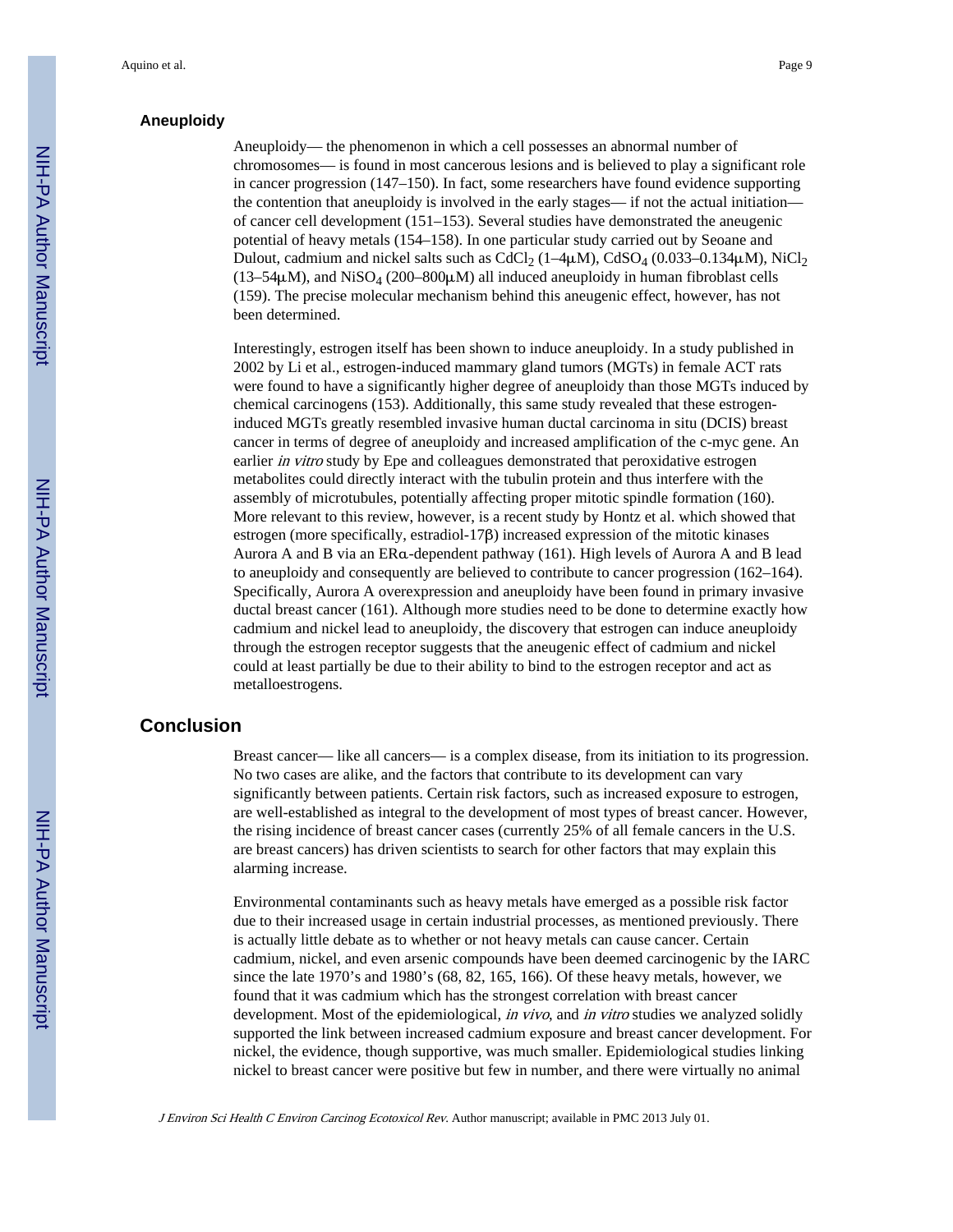Aquino et al. Page 10

studies testing the effect of increased nickel exposure to breast cancer development. There were some very compelling in vitro studies involving nickel, particularly those carried out by Martin and colleagues, which showed that nickel can bind to the estrogen receptor in breast cancer cells and induce the expression of genes associated with cell growth (13). However, such studies are also small in number (Table 2). Even sketchier is the evidence linking arsenic to breast cancer. Although an Australian case study conducted by Hinwood et al. reported that 40% of the cancers caused by arsenic-contaminated drinking water were breast cancers (167, 168), in vivo and in vitro studies indicate that arsenic disrupts ER function and actually suppresses estrogen signaling pathway (169, 170)— findings that, in our view, effectively argue against arsenic as a potential metalloestrogen.

The main goal of this review was to determine if there is enough evidence to support the hypothesis that the heavy metals, cadmium and nickel at chronic, low-level concentrations can induce breast cancer by mimicking estrogen in the estrogen receptor signaling pathway, thus acting as metalloestrogens. We found that most studies analyzed the effects of acute heavy metal exposure on breast cancer development and progression (Tables 1 and 2). There is a general consensus that exposure to cadmium or nickel at levels greatly exceeding the concentration limits dictated by the World Health Organization (WHO) is exceedingly dangerous due to the promiscuous protein-binding patterns of heavy metals when they are at high enough concentrations. Our contention, however, is that chronic exposure to cadmium and nickel at concentrations well below WHO limits is still dangerous due to bioaccumulation and the peculiarly high affinity for specific proteins like the estrogen receptors.

Evidence obtained from in vivo and in vitro studies strongly suggests that cadmium can behave as a metalloestrogen. Cadmium has been shown to bind to ER $\alpha$  (with a K<sub>D</sub> nearly equivalent to that of estradiol), activate it, and induce expression of certain ER target genes. In addition, cadmium induces other estrogen-like effects which include: increased uterine weight; changes in uterine lining; increased epithelial cell density in mammary glands; increased cell proliferation; and increased aneuploidy. As strong as these data are, however, we feel that more experiments testing *chronic*, low-level cadmium exposure are needed to help confirm that cadmium-induced breast carcinogenesis is due, at least in part, to cadmium's estrogenic potential. Currently, there are only a few studies on the effects of prolonged exposure to low levels of cadmium on breast cancer development and progression (Table 1). An additional weakness in the literature is the fact that the cadmium-binding site on ERα has not truly been determined yet. Additional structural studies— perhaps involving NMR or X-ray crystallography combined with protein modeling and computional chemistry — could potentially aid in the future development of therapeutics that might counteract cadmium's effects.

Though we did not find a single study arguing against nickel serving as a metalloestrogen in breast cancer development, the number of studies providing support for this hypothesis was scant (Table 2). As with cadmium, nickel has been shown to bind to ERα, promote cell proliferation, and induce aneuploidy. However, many more studies at the animal, cellular, and molecular levels need to be carried out to effectively determine if and how low-dose, chronic nickel exposure can lead to breast cancer. Since much less is known about the nickel-binding site than the cadmium-binding site on ERα, more structural studies are required as well to confirm nickel's role as a metalloestrogen.

Finally, it is also worth noting that both cadmium and nickel were found in various human samples including urine, hair, blood and breast tumor tissues (Table 3) (79, 84, 171–173). While healthy individuals had detectable levels of heavy metals, significantly higher levels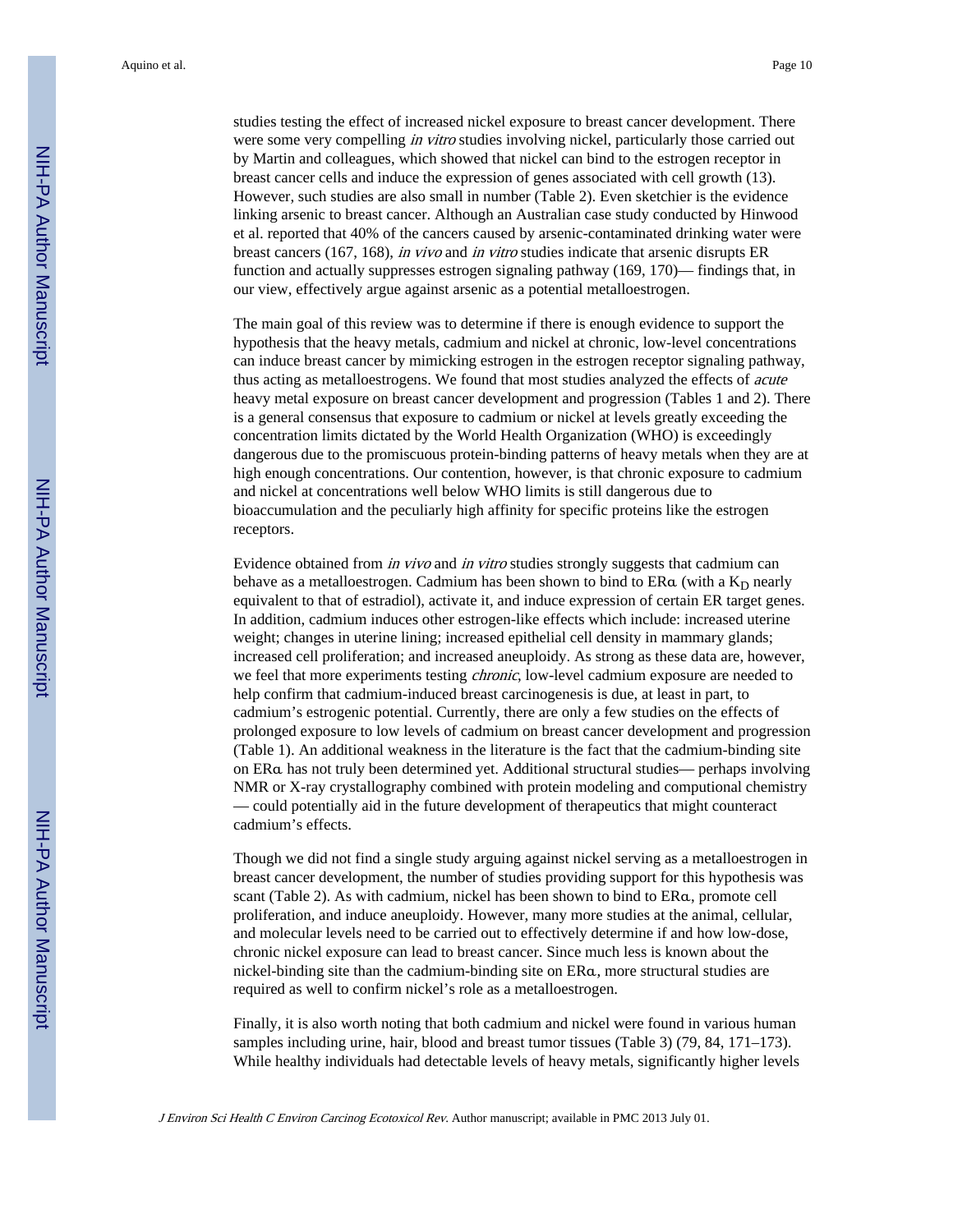of cadmium and nickel were found in patients with breast cancer (Table 3). The studies presented in Table 3 further argue the need for additional studies on chronic exposures to these metals at low concentrations. Also lacking in the literature are any studies evaluating whether heavy metal exposure during a critical developmental window— e.g. prenatal, puberty, or postmenopausal— would lead to an increased risk of breast cancer. Many reports do indicate a positive correlation between certain childhood cancers and prenatal exposure to endocrine disruptors such as diethylstilbestrol (DES) and  $2,3,7,8$ -tetrachlorodibenzo- $p$ dioxin (TCDD) (174, 175). Animal studies have shown that rats exposed to tamoxifen during late gestation produce offspring with a greater sensitivity to DMBA-induced breast cancer (176). Epidemiological analyses have reported a positive correlation between prenatal exposure to elevated levels of natural estrogens and breast cancer (177); and strong evidence has implicated hormone replacement therapy (HRT) in increasing the breast cancer risk in peri- and postmenopausal women (178). Although a recently published study by Julin et al. indicated a correlation between dietary cadmium exposure and breast cancer risk in postmenopausal women, no other age group was analyzed (8). Thus, until more comprehensive analyses are carried out, it is not clear that exposure to cadmium or nickel during certain critical developmental periods increases breast cancer risk. However, despite the fact that more studies need to be done, there is sufficient evidence to warrant great concern over the increasing emission of heavy metals like cadmium and nickel into the environment. Acute exposures aside, the data suggest that even minimal levels of cadmium and nickel are potentially hazardous and could negatively impact the health of thousands of people.

#### **Acknowledgments**

We thank Dr. Sibdas Ghosh and the Department of Natural Sciences and Mathematics at Dominican Univeristy of California for their support. This work was partially supported by the NIH-R15CA121983 to MCL.

#### **References**

- 1. ACS. Cancer Facts & Figures 2010. American Cancer Society, Inc; 2010.
- 2. Parkin DM, Bray F, Ferlay J, Pisani P. Global cancer statistics, 2002. CA Cancer J Clin. 2005; 55(2):74–108. [PubMed: 15761078]
- 3. Lichtenstein P, Holm NV, Verkasalo PK, Iliadou A, Kaprio J, Koskenvuo M, Pukkala E, Skytthe A, Hemminki K. Environmental and heritable factors in the causation of cancer--analyses of cohorts of twins from Sweden, Denmark, and Finland. N Engl J Med. 2000; 343(2):78–85. [PubMed: 10891514]
- 4. Nathanson KL, Wooster R, Weber BL. Breast cancer genetics: what we know and what we need. Nat Med. 2001; 7(5):552–556. [PubMed: 11329055]
- 5. Darbre PD. Metalloestrogens: an emerging class of inorganic xenoestrogens with potential to add to the oestrogenic burden of the human breast. J Appl Toxicol. 2006; 26(3):191–197. [PubMed: 16489580]
- 6. Antila E, Mussalo-Rauhamaa H, Kantola M, Atroshi F, Westermarck T. Association of cadmium with human breast cancer. Sci Total Environ. 1996; 186(3):251–256. [PubMed: 8677430]
- 7. McElroy JA, Shafer MM, Trentham-Dietz A, Hampton JM, Newcomb PA. Cadmium exposure and breast cancer risk. J Natl Cancer Inst. 2006; 98(12):869–873. [PubMed: 16788160]
- 8. Julin B, Wolk A, Bergkvist L, Bottai M, Akesson A. Dietary cadmium exposure and risk of postmenopausal breast cancer: a population-based prospective cohort study. Cancer research. 2012; 72(6):1459–1466. [PubMed: 22422990]
- 9. Islam E, Yang XE, He ZL, Mahmood Q. Assessing potential dietary toxicity of heavy metals in selected vegetables and food crops. J Zhejiang Univ Sci B. 2007; 8(1):1–13. [PubMed: 17173356]
- 10. Nikolic J, Sokolovic D. Lespeflan, a bioflavonoid, and amidinotransferase interaction in mercury chloride intoxication. Ren Fail. 2004; 26(6):607–611. [PubMed: 15600250]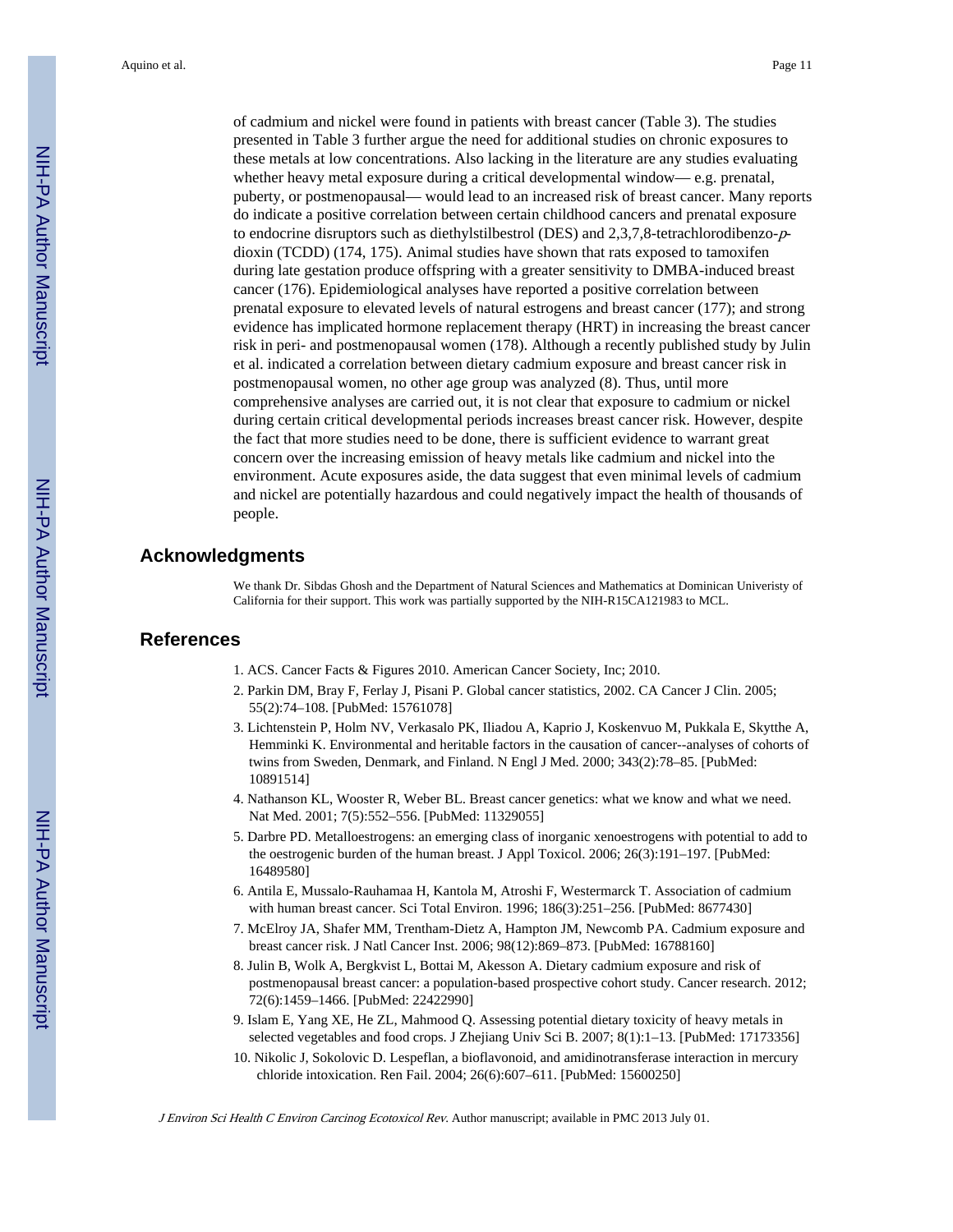Aquino et al. Page 12

- 11. Rollerova E, Urbancikova M. Intracellular estrogen receptors, their characterization and function (Review). Endocr Regul. 2000; 34(4):203–218. [PubMed: 11137980]
- 12. Misra UK, Gawdi G, Akabani G, Pizzo SV. Cadmium-induced DNA synthesis and cell proliferation in macrophages: the role of intracellular calcium and signal transduction mechanisms. Cell Signal. 2002; 14(4):327–340. [PubMed: 11858940]
- 13. Martin MB, Reiter R, Pham T, Avellanet YR, Camara J, Lahm M, Pentecost E, Pratap K, Gilmore BA, Divekar S, et al. Estrogen-like activity of metals in MCF-7 breast cancer cells. Endocrinology. 2003; 144(6):2425–2436. [PubMed: 12746304]
- 14. Stoica A, Katzenellenbogen BS, Martin MB. Activation of estrogen receptor-alpha by the heavy metal cadmium. Mol Endocrinol. 2000; 14(4):545–553. [PubMed: 10770491]
- 15. Byrne C, Divekar SD, Storchan GB, Parodi DA, Martin MB. Cadmium--a metallohormone? Toxicol Appl Pharmacol. 2009; 238(3):266–271. [PubMed: 19362102]
- 16. Ikeda K, Inoue S. Estrogen receptors and their downstream targets in cancer. Arch Histol Cytol. 2004; 67(5):435–442. [PubMed: 15781984]
- 17. Henderson BE, Feigelson HS. Hormonal carcinogenesis. Carcinogenesis. 2000; 21(3):427–433. [PubMed: 10688862]
- 18. Henderson BE, Ross R, Bernstein L. Estrogens as a cause of human cancer: the Richard and Hinda Rosenthal Foundation award lecture. Cancer research. 1988; 48(2):246–253. [PubMed: 2825969]
- 19. Clark GM, McGuire WL. Steroid receptors and other prognostic factors in primary breast cancer. Semin Oncol. 1988; 15(2 Suppl 1):20–25. [PubMed: 3285482]
- 20. Allred DC, Brown P, Medina D. The origins of estrogen receptor alpha-positive and estrogen receptor alpha-negative human breast cancer. Breast Cancer Res. 2004; 6(6):240–245. [PubMed: 15535853]
- 21. Masood S. Estrogen and progesterone receptors in cytology: a comprehensive review. Diagn Cytopathol. 1992; 8(5):475–491. [PubMed: 1396026]
- 22. Mosselman S, Polman J, Dijkema R. ER beta: identification and characterization of a novel human estrogen receptor. FEBS Lett. 1996; 392(1):49–53. [PubMed: 8769313]
- 23. Paech K, Webb P, Kuiper GG, Nilsson S, Gustafsson J, Kushner PJ, Scanlan TS. Differential ligand activation of estrogen receptors ERalpha and ERbeta at AP1 sites. Science. 1997; 277(5331):1508–1510. [PubMed: 9278514]
- 24. Hall JM, McDonnell DP. The estrogen receptor beta-isoform (ERbeta) of the human estrogen receptor modulates ERalpha transcriptional activity and is a key regulator of the cellular response to estrogens and antiestrogens. Endocrinology. 1999; 140(12):5566–5578. [PubMed: 10579320]
- 25. Huang HJ, Norris JD, McDonnell DP. Identification of a negative regulatory surface within estrogen receptor alpha provides evidence in support of a role for corepressors in regulating cellular responses to agonists and antagonists. Mol Endocrinol. 2002; 16(8):1778–1792. [PubMed: 12145334]
- 26. DeNardo DG, Kim HT, Hilsenbeck S, Cuba V, Tsimelzon A, Brown PH. Global gene expression analysis of estrogen receptor transcription factor cross talk in breast cancer: identification of estrogen-induced/activator protein-1-dependent genes. Mol Endocrinol. 2005; 19(2):362–378. [PubMed: 15514030]
- 27. Wang W, Dong L, Saville B, Safe S. Transcriptional activation of E2F1 gene expression by 17beta-estradiol in MCF-7 cells is regulated by NF-Y-Sp1/estrogen receptor interactions. Mol Endocrinol. 1999; 13(8):1373–1387. [PubMed: 10446910]
- 28. Safe S. Transcriptional activation of genes by 17 beta-estradiol through estrogen receptor-Sp1 interactions. Vitam Horm. 2001; 62:231–252. [PubMed: 11345900]
- 29. Kushner PJ, Agard DA, Greene GL, Scanlan TS, Shiau AK, Uht RM, Webb P. Estrogen receptor pathways to AP-1. The Journal of steroid biochemistry and molecular biology. 2000; 74(5):311– 317. [PubMed: 11162939]
- 30. Porter W, Saville B, Hoivik D, Safe S. Functional synergy between the transcription factor Sp1 and the estrogen receptor. Mol Endocrinol. 1997; 11(11):1569–1580. [PubMed: 9328340]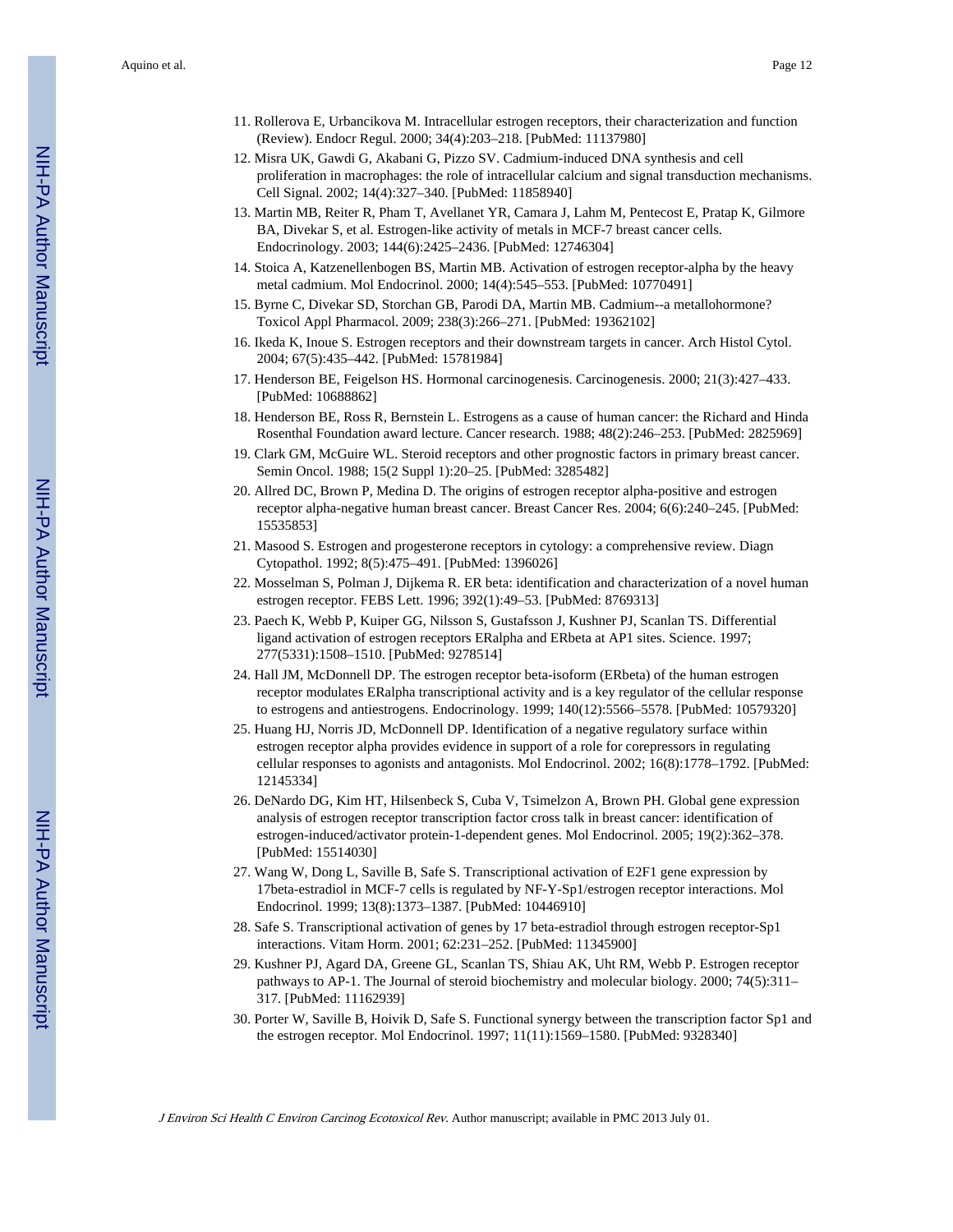- 31. Cerillo G, Rees A, Manchanda N, Reilly C, Brogan I, White A, Needham M. The oestrogen receptor regulates NFkappaB and AP-1 activity in a cell-specific manner. The Journal of steroid biochemistry and molecular biology. 1998; 67(2):79–88. [PubMed: 9877207]
- 32. Webb P, Nguyen P, Valentine C, Lopez GN, Kwok GR, McInerney E, Katzenellenbogen BS, Enmark E, Gustafsson JA, Nilsson S, et al. The estrogen receptor enhances AP-1 activity by two distinct mechanisms with different requirements for receptor transactivation functions. Mol Endocrinol. 1999; 13(10):1672–1685. [PubMed: 10517669]
- 33. Ray P, Ghosh SK, Zhang DH, Ray A. Repression of interleukin-6 gene expression by 17 betaestradiol: inhibition of the DNA-binding activity of the transcription factors NF-IL6 and NF-kappa B by the estrogen receptor. FEBS Lett. 1997; 409(1):79–85. [PubMed: 9199508]
- 34. Sommer S, Fuqua SA. Estrogen receptor and breast cancer. Semin Cancer Biol. 2001; 11(5):339– 352. [PubMed: 11562176]
- 35. Barone I, Brusco L, Fuqua SA. Estrogen receptor mutations and changes in downstream gene expression and signaling. Clinical cancer research: an official journal of the American Association for Cancer Research. 2010; 16(10):2702–2708. [PubMed: 20427689]
- 36. Clarke R, Liu MC, Bouker KB, Gu Z, Lee RY, Zhu Y, Skaar TC, Gomez B, O'Brien K, Wang Y, et al. Antiestrogen resistance in breast cancer and the role of estrogen receptor signaling. Oncogene. 2003; 22(47):7316–7339. [PubMed: 14576841]
- 37. Bardin A, Boulle N, Lazennec G, Vignon F, Pujol P. Loss of ERbeta expression as a common step in estrogen-dependent tumor progression. Endocr Relat Cancer. 2004; 11(3):537–551. [PubMed: 15369453]
- 38. Lazennec G, Bresson D, Lucas A, Chauveau C, Vignon F. ER beta inhibits proliferation and invasion of breast cancer cells. Endocrinology. 2001; 142(9):4120–4130. [PubMed: 11517191]
- 39. Hodges-Gallagher L, Valentine CD, El Bader S, Kushner PJ. Estrogen receptor beta increases the efficacy of antiestrogens by effects on apoptosis and cell cycling in breast cancer cells. Breast Cancer Res Treat. 2008; 109(2):241–250. [PubMed: 17638070]
- 40. Jarvinen TA, Pelto-Huikko M, Holli K, Isola J. Estrogen receptor beta is coexpressed with ERalpha and PR and associated with nodal status, grade, and proliferation rate in breast cancer. Am J Pathol. 2000; 156(1):29–35. [PubMed: 10623650]
- 41. Nair HB, Perla RP, Kirma NB, Krishnegowda NK, Ganapathy M, Rajhans R, Nair SS, Saikumar P, Vadlamudi RK, Tekmal RR. Estrogen Receptor-beta Mediates the Protective Effects of Aromatase Induction in the MMTV-Her-2/neu x Aromatase Double Transgenic Mice. Horm Cancer. 2012; 3(1–2):26–36. [PubMed: 22006184]
- 42. Holst F, Stahl PR, Ruiz C, Hellwinkel O, Jehan Z, Wendland M, Lebeau A, Terracciano L, Al-Kuraya K, Janicke F, et al. Estrogen receptor alpha (ESR1) gene amplification is frequent in breast cancer. Nat Genet. 2007; 39(5):655–660. [PubMed: 17417639]
- 43. Filardo EJ, Quinn JA, Bland KI, Frackelton AR Jr. Estrogen-induced activation of Erk-1 and Erk-2 requires the G protein-coupled receptor homolog, GPR30, and occurs via trans-activation of the epidermal growth factor receptor through release of HB-EGF. Mol Endocrinol. 2000; 14(10): 1649–1660. [PubMed: 11043579]
- 44. Revankar CM, Cimino DF, Sklar LA, Arterburn JB, Prossnitz ER. A transmembrane intracellular estrogen receptor mediates rapid cell signaling. Science. 2005; 307(5715):1625–1630. [PubMed: 15705806]
- 45. Thomas P, Pang Y, Filardo EJ, Dong J. Identity of an estrogen membrane receptor coupled to a G protein in human breast cancer cells. Endocrinology. 2005; 146(2):624–632. [PubMed: 15539556]
- 46. Funakoshi T, Yanai A, Shinoda K, Kawano MM, Mizukami Y. G protein-coupled receptor 30 is an estrogen receptor in the plasma membrane. Biochem Biophys Res Commun. 2006; 346(3):904– 910. [PubMed: 16780796]
- 47. Filardo EJ, Graeber CT, Quinn JA, Resnick MB, Giri D, DeLellis RA, Steinhoff MM, Sabo E. Distribution of GPR30, a seven membrane-spanning estrogen receptor, in primary breast cancer and its association with clinicopathologic determinants of tumor progression. Clinical cancer research: an official journal of the American Association for Cancer Research. 2006; 12(21):6359– 6366. [PubMed: 17085646]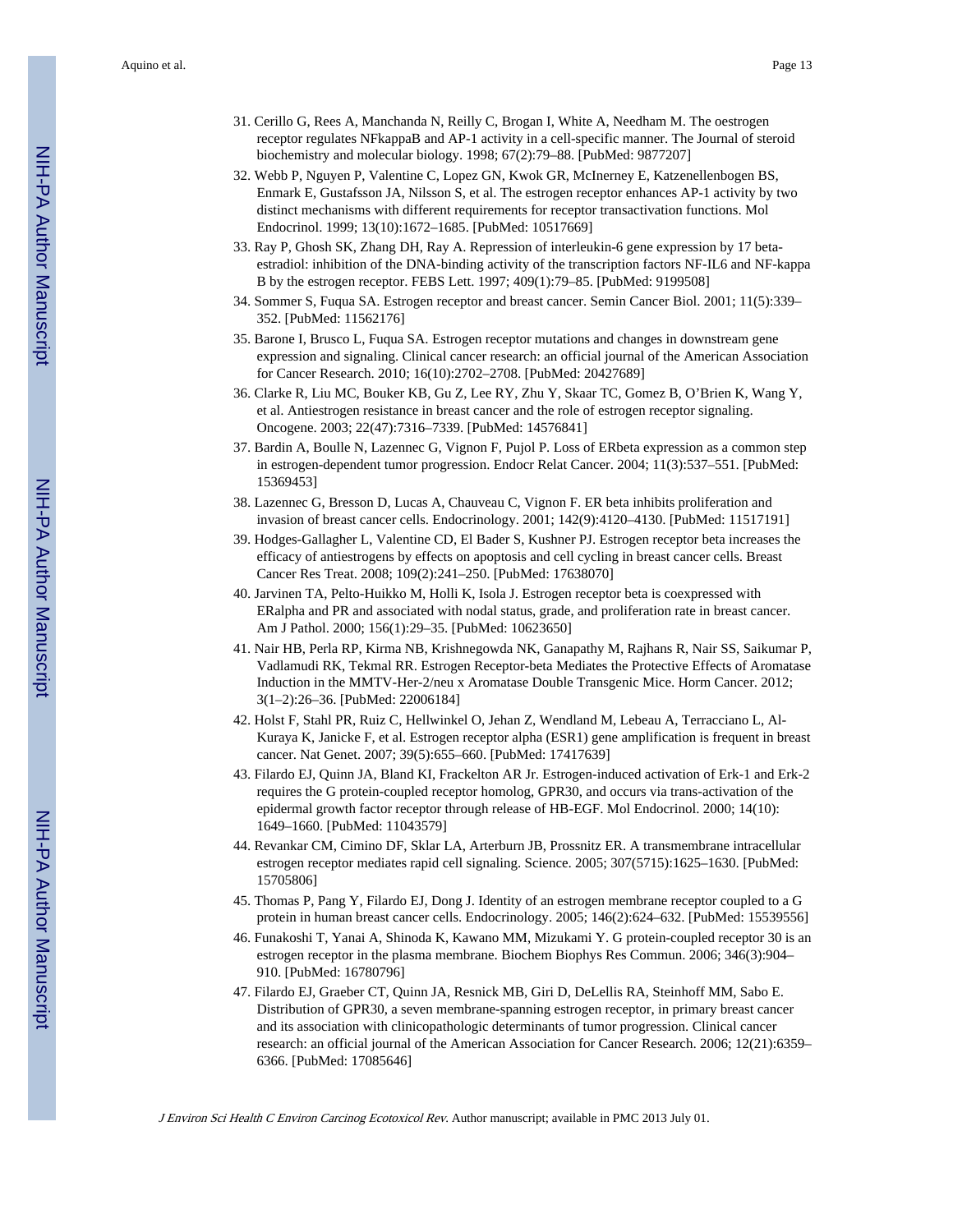- 48. Maggiolini M, Vivacqua A, Fasanella G, Recchia AG, Sisci D, Pezzi V, Montanaro D, Musti AM, Picard D, Ando S. The G protein-coupled receptor GPR30 mediates c-fos up-regulation by 17betaestradiol and phytoestrogens in breast cancer cells. J Biol Chem. 2004; 279(26):27008–27016. [PubMed: 15090535]
- 49. Prossnitz ER, Arterburn JB, Sklar LA. GPR30: A G protein-coupled receptor for estrogen. Molecular and cellular endocrinology. 2007; 265–266:138–142.
- 50. Stern DF. Tyrosine kinase signalling in breast cancer: ErbB family receptor tyrosine kinases. Breast Cancer Res. 2000; 2(3):176–183. [PubMed: 11250707]
- 51. Chang L, Karin M. Mammalian MAP kinase signalling cascades. Nature. 2001; 410(6824):37–40. [PubMed: 11242034]
- 52. Pandey DP, Lappano R, Albanito L, Madeo A, Maggiolini M, Picard D. Estrogenic GPR30 signalling induces proliferation and migration of breast cancer cells through CTGF. The EMBO journal. 2009; 28(5):523–532. [PubMed: 19153601]
- 53. Madeo A, Maggiolini M. Nuclear alternate estrogen receptor GPR30 mediates 17beta-estradiolinduced gene expression and migration in breast cancer-associated fibroblasts. Cancer research. 2010; 70(14):6036–6046. [PubMed: 20551055]
- 54. Zhang W, Liu HT. MAPK signal pathways in the regulation of cell proliferation in mammalian cells. Cell Res. 2002; 12(1):9–18. [PubMed: 11942415]
- 55. Brama M, Gnessi L, Basciani S, Cerulli N, Politi L, Spera G, Mariani S, Cherubini S, d'Abusco AS, Scandurra R, et al. Cadmium induces mitogenic signaling in breast cancer cell by an ERalphadependent mechanism. Molecular and cellular endocrinology. 2007; 264(1–2):102–108. [PubMed: 17125913]
- 56. Filardo EJ, Quinn JA, Frackelton AR Jr, Bland KI. Estrogen action via the G protein-coupled receptor, GPR30: stimulation of adenylyl cyclase and cAMP-mediated attenuation of the epidermal growth factor receptor-to-MAPK signaling axis. Mol Endocrinol. 2002; 16(1):70–84. [PubMed: 11773440]
- 57. Sivaraman VS, Wang H, Nuovo GJ, Malbon CC. Hyperexpression of mitogen-activated protein kinase in human breast cancer. J Clin Invest. 1997; 99(7):1478–1483. [PubMed: 9119990]
- 58. Teng J, Wang ZY, Prossnitz ER, Bjorling DE. The G protein-coupled receptor GPR30 inhibits human urothelial cell proliferation. Endocrinology. 2008; 149(8):4024–4034. [PubMed: 18467434]
- 59. Wang C, Dehghani B, Magrisso IJ, Rick EA, Bonhomme E, Cody DB, Elenich LA, Subramanian S, Murphy SJ, Kelly MJ, et al. GPR30 contributes to estrogen-induced thymic atrophy. Mol Endocrinol. 2008; 22(3):636–648. [PubMed: 18063692]
- 60. Ariazi EA, Brailoiu E, Yerrum S, Shupp HA, Slifker MJ, Cunliffe HE, Black MA, Donato AL, Arterburn JB, Oprea TI, et al. The G protein-coupled receptor GPR30 inhibits proliferation of estrogen receptor-positive breast cancer cells. Cancer research. 2010; 70(3):1184–1194. [PubMed: 20086172]
- 61. Prossnitz ER, Maggiolini M. Mechanisms of estrogen signaling and gene expression via GPR30. Molecular and cellular endocrinology. 2009; 308(1–2):32–38. [PubMed: 19464786]
- 62. IPCS. Cadmium. Environmental Health Criteria. Vol. 134. Geneva: World Health Organization; 1992. International Programme on Chemical Safety.
- 63. IPCS. Cadmium—Environmental aspects. Environmental Health Criteria. Vol. 135. Geneva: World Health Organization; 1992. International Programme on Chemical Safety.
- 64. Hayes RB. The carcinogenicity of metals in humans. Cancer Causes Control. 1997; 8(3):371–385. [PubMed: 9498900]
- 65. IPCS. Nickel. Environmental Health Criteria. Vol. 108. Geneva: World Health Organization; 1991. International Programme on Chemical Safety.
- 66. Nielsen GD, Soderberg U, Jorgensen PJ, Templeton DM, Rasmussen SN, Andersen KE, Grandjean P. Absorption and retention of nickel from drinking water in relation to food intake and nickel sensitivity. Toxicol Appl Pharmacol. 1999; 154(1):67–75. [PubMed: 9882593]
- 67. World Health Organization (WHO). Guidelines for Drinking-water Quality. Nickel in Drinkingwater. [\[http://www.who.int/water\\_sanitation\\_health/gdwqrevision/nickel2ndadd.pdf](http://www.who.int/water_sanitation_health/gdwqrevision/nickel2ndadd.pdf)]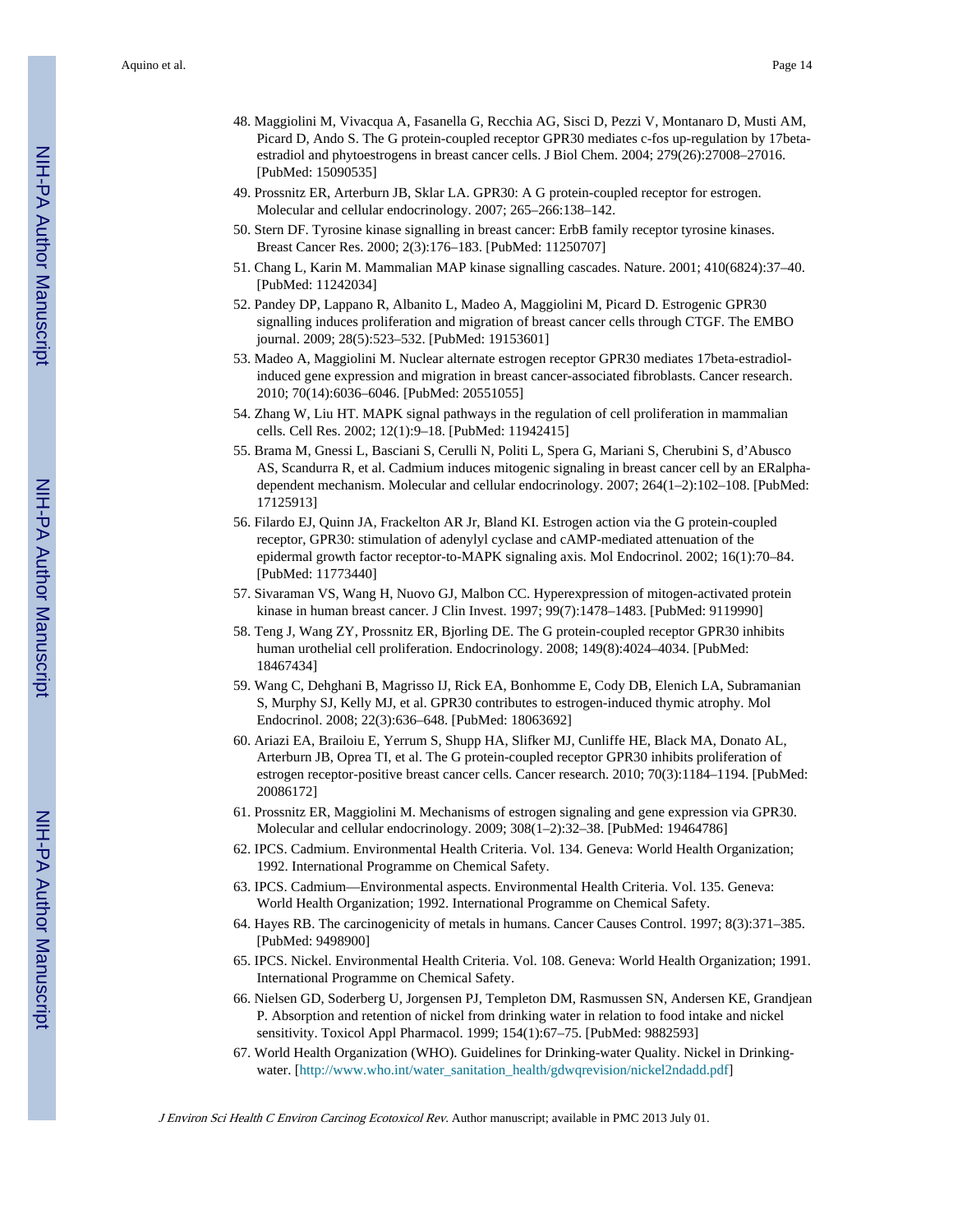Aquino et al. Page 15

- 68. IARC. Cadmium and cadmium compounds. IARC Monogr Eval Carcinog Risk Chem Man. 1976; 11:39–74. [PubMed: 186394]
- 69. IARC. Cadmium and cadmium compounds. IARC Monogr Eval Carcinog Risks Hum. 1993; 58:119–237. [PubMed: 8022055]
- 70. IARC. Beryllium, cadmium, mercury, and exposures in the glass manufacturing industry. IARC Monogr Eval Carcinog Risks Hum; Working Group views and expert opinions; Lyon. 9–16 February 1993; 1993. p. 1-415.
- 71. NTP. Cadmium and cadmium compounds. Rep Carcinog. 2002; 10:42–44. [PubMed: 15318381]
- 72. NTP. Cadmium and cadmium compounds. Rep Carcinog. 2011; 12:80–83. [PubMed: 21850119]
- 73. Hu J, Mao Y, White K. Renal cell carcinoma and occupational exposure to chemicals in Canada. Occup Med (Lond). 2002; 52(3):157–164. [PubMed: 12063361]
- 74. Waalkes MP, Rehm S, Cherian MG. Repeated cadmium exposures enhance the malignant progression of ensuing tumors in rats. Toxicol Sci. 2000; 54(1):110–120. [PubMed: 10746938]
- 75. Waalkes MP, Anver MR, Diwan BA. Chronic toxic and carcinogenic effects of oral cadmium in the Noble (NBL/Cr) rat: induction of neoplastic and proliferative lesions of the adrenal, kidney, prostate, and testes. J Toxicol Environ Health A. 1999; 58(4):199–214. [PubMed: 10591488]
- 76. Choe SY, Kim SJ, Kim HG, Lee JH, Choi Y, Lee H, Kim Y. Evaluation of estrogenicity of major heavy metals. Sci Total Environ. 2003; 312(1–3):15–21. [PubMed: 12873394]
- 77. Strumylaite L, Mechonosina K, Tamasauskas S. Environmental factors and breast cancer. Medicina (Kaunas). 2010; 46(12):867–873. [PubMed: 21532292]
- 78. Ionescu JG, Novotny J, Stejskal V, Latsch A, Blaurock-Busch E, Eisenmann-Klein M. Increased levels of transition metals in breast cancer tissue. Neuro Endocrinol Lett. 2006; 27 (Suppl 1):36– 39. [PubMed: 16804515]
- 79. Strumylaite L, Bogusevicius A, Ryselis S, Pranys D, Poskiene L, Kregzdyte R, Abdrachmanovas O, Asadauskaite R. Association between cadmium and breast cancer. Medicina (Kaunas). 2008; 44(6):415–420. [PubMed: 18660635]
- 80. Agency for Toxic Substances and Disease Registry. Toxicological Profile for Cadmium. U.S. Department of Health and Human Services; [<http://www.atsdr.cdc.gov/toxprofiles/tp5-p.pdf>.]
- 81. Beyersmann D. Effects of carcinogenic metals on gene expression. Toxicology letters. 2002; 127(1–3):63–68. [PubMed: 12052642]
- 82. IARC. Nickel and nickel compounds. IARC Monogr Eval Carcinog Risk Chem Man. 1976; 11:75– 112. [PubMed: 791825]
- 83. IARC. Chromium, nickel and welding. IARC Monogr Eval Carcinog Risks Hum. 1990; 49:1–648. [PubMed: 2232124]
- 84. Rizk SL, Sky-Peck HH. Comparison between concentrations of trace elements in normal and neoplastic human breast tissue. Cancer research. 1984; 44(11):5390–5394. [PubMed: 6488192]
- 85. Johnson MD, Kenney N, Stoica A, Hilakivi-Clarke L, Singh B, Chepko G, Clarke R, Sholler PF, Lirio AA, Foss C, et al. Cadmium mimics the in vivo effects of estrogen in the uterus and mammary gland. Nat Med. 2003; 9(8):1081–1084. [PubMed: 12858169]
- 86. Jin T, Lu J, Nordberg M. Toxicokinetics and biochemistry of cadmium with special emphasis on the role of metallothionein. Neurotoxicology. 1998; 19(4–5):529–535. [PubMed: 9745907]
- 87. Nawrot T, Plusquin M, Hogervorst J, Roels HA, Celis H, Thijs L, Vangronsveld J, Van Hecke E, Staessen JA. Environmental exposure to cadmium and risk of cancer: a prospective populationbased study. Lancet Oncol. 2006; 7(2):119–126. [PubMed: 16455475]
- 88. Amzal B, Julin B, Vahter M, Wolk A, Johanson G, Akesson A. Population toxicokinetic modeling of cadmium for health risk assessment. Environmental health perspectives. 2009; 117(8):1293– 1301. [PubMed: 19672411]
- 89. Benbrahim-Tallaa L, Tokar EJ, Diwan BA, Dill AL, Coppin JF, Waalkes MP. Cadmium malignantly transforms normal human breast epithelial cells into a basal-like phenotype. Environmental health perspectives. 2009; 117(12):1847–1852. [PubMed: 20049202]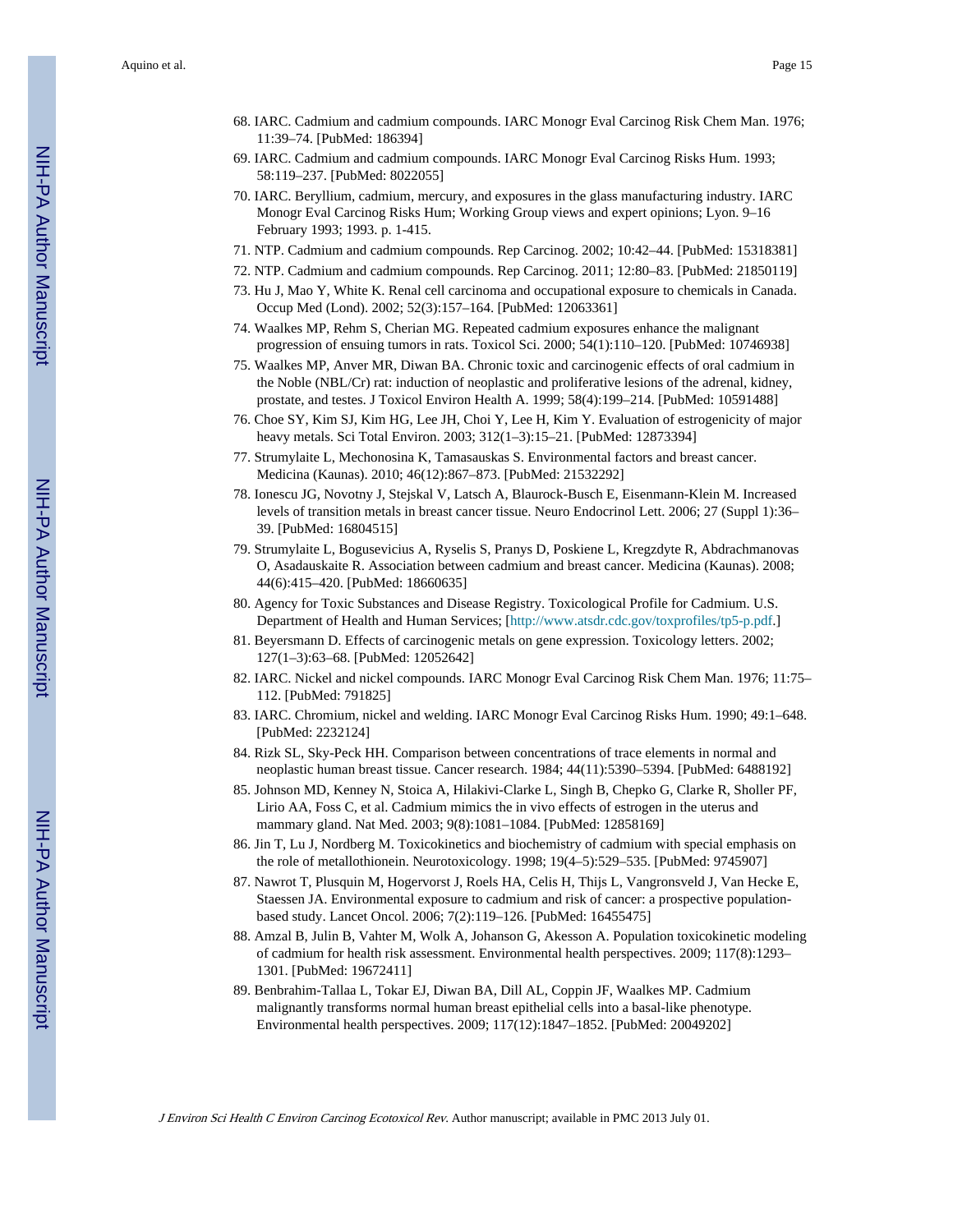- 90. Hofer N, Diel P, Wittsiepe J, Wilhelm M, Degen GH. Dose- and route-dependent hormonal activity of the metalloestrogen cadmium in the rat uterus. Toxicology letters. 2009; 191(2–3):123– 131. [PubMed: 19703529]
- 91. Ali I, Penttinen-Damdimopoulou PE, Makela SI, Berglund M, Stenius U, Akesson A, Hakansson H, Halldin K. Estrogen-like effects of cadmium in vivo do not appear to be mediated via the classical estrogen receptor transcriptional pathway. Environmental health perspectives. 2010; 118(10):1389–1394. [PubMed: 20525538]
- 92. Alonso-Gonzalez C, Gonzalez A, Mazarrasa O, Guezmes A, Sanchez-Mateos S, Martinez-Campa C, Cos S, Sanchez-Barcelo EJ, Mediavilla MD. Melatonin prevents the estrogenic effects of subchronic administration of cadmium on mice mammary glands and uterus. J Pineal Res. 2007; 42(4):403–410. [PubMed: 17439557]
- 93. Garcia-Morales P, Saceda M, Kenney N, Kim N, Salomon DS, Gottardis MM, Solomon HB, Sholler PF, Jordan VC, Martin MB. Effect of cadmium on estrogen receptor levels and estrogeninduced responses in human breast cancer cells. J Biol Chem. 1994; 269(24):16896–16901. [PubMed: 8207012]
- 94. Martin C, Zhang Y. The diverse functions of histone lysine methylation. Nat Rev Mol Cell Biol. 2005; 6(11):838–849. [PubMed: 16261189]
- 95. Predki PF, Sarkar B. Effect of replacement of "zinc finger" zinc on estrogen receptor DNA interactions. J Biol Chem. 1992; 267(9):5842–5846. [PubMed: 1556100]
- 96. Siewit CL, Gengler B, Vegas E, Puckett R, Louie MC. Cadmium promotes breast cancer cell proliferation by potentiating the interaction between ERalpha and c-Jun. Mol Endocrinol. 2010; 24(5):981–992. [PubMed: 20219890]
- 97. Sun X, Fontaine JM, Bartl I, Behnam B, Welsh MJ, Benndorf R. Induction of Hsp22 (HspB8) by estrogen and the metalloestrogen cadmium in estrogen receptor-positive breast cancer cells. Cell Stress Chaperones. 2007; 12(4):307–319. [PubMed: 18229450]
- 98. Yu X, Filardo EJ, Shaikh ZA. The membrane estrogen receptor GPR30 mediates cadmiuminduced proliferation of breast cancer cells. Toxicol Appl Pharmacol. 2010; 245(1):83–90. [PubMed: 20153348]
- 99. Liu Z, Yu X, Shaikh ZA. Rapid activation of ERK1/2 and AKT in human breast cancer cells by cadmium. Toxicol Appl Pharmacol. 2008; 228(3):286–294. [PubMed: 18275979]
- 100. Fell GS, Ottaway JM, Hussein FE. Application of blood cadmium analysis to industry using an atomic fluorescence method. Br J Ind Med. 1977; 34(2):106–109. [PubMed: 871440]
- 101. Lau TJ, Hackett RL, Sunderman FW Jr. The carcinogenicity of intravenous nickel carbonyl in rats. Cancer research. 1972; 32(10):2253–2258. [PubMed: 5080768]
- 102. Dunnick JK, Elwell MR, Radovsky AE, Benson JM, Hahn FF, Nikula KJ, Barr EB, Hobbs CH. Comparative carcinogenic effects of nickel subsulfide, nickel oxide, or nickel sulfate hexahydrate chronic exposures in the lung. Cancer research. 1995; 55(22):5251–5256. [PubMed: 7585584]
- 103. IARC. Cancer Monographs on the Evaluation of the Carcinogenic Risk of Chemicals to Humans: Chromium, nickel and welding. Internation Agency for Research on Cancer. 1990; 48:1–648.
- 104. Hueper WC. Experimental studies in metal cancerigenesis. IX. Pulmonary lesions in guinea pigs and rats exposed to prolonged inhalation of powdered metallic nickel. AMA Arch Pathol. 1958; 65(6):600–607. [PubMed: 13532113]
- 105. Ivankovic S, Zeller WJ, Komitowski D, Edler L, Lehman E, Frohlich N. Carcinogenesis of nickel alloys in the hamster following intratracheal instillation. Schriftenreihe der Bundesanstalt fu r Arbeitsschutz, Dortmund. 1988:1–58.
- 106. Salnikow K, An WG, Melillo G, Blagosklonny MV, Costa M. Nickel-induced transformation shifts the balance between HIF-1 and p53 transcription factors. Carcinogenesis. 1999; 20(9): 1819–1823. [PubMed: 10469629]
- 107. Salnikow K, Davidson T, Costa M. The role of hypoxia-inducible signaling pathway in nickel carcinogenesis. Environmental health perspectives. 2002; 110 (Suppl 5):831–834. [PubMed: 12426141]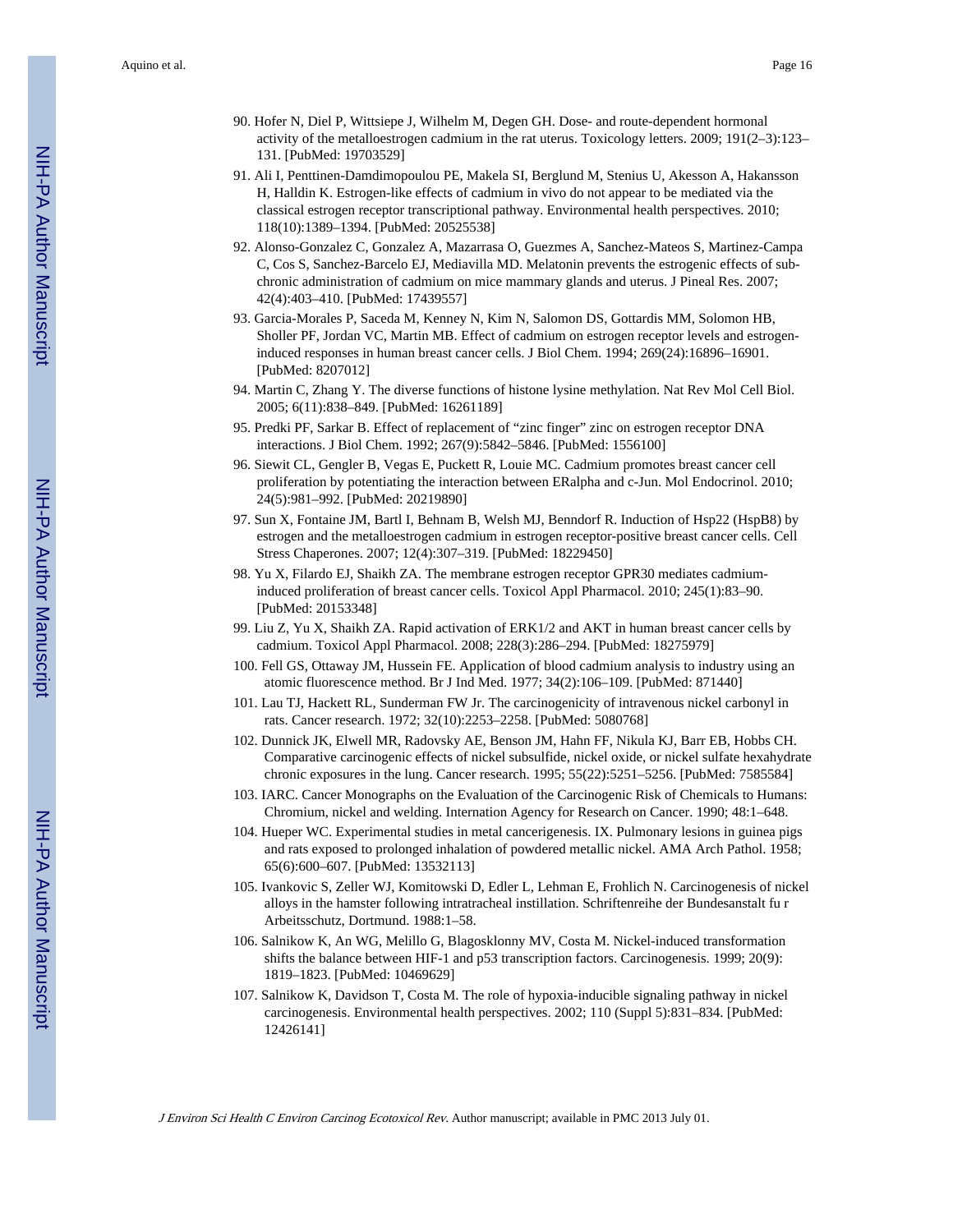- 108. Tchou-Wong KM, Kiok K, Tang Z, Kluz T, Arita A, Smith PR, Brown S, Costa M. Effects of nickel treatment on H3K4 trimethylation and gene expression. PLoS One. 2011; 6(3):e17728. [PubMed: 21455298]
- 109. Kawata K, Shimazaki R, Okabe S. Comparison of gene expression profiles in HepG2 cells exposed to arsenic, cadmium, nickel, and three model carcinogens for investigating the mechanisms of metal carcinogenesis. Environ Mol Mutagen. 2009; 50(1):46–59. [PubMed: 19031421]
- 110. Kowara R, Karaczyn A, Cheng RY, Salnikow K, Kasprzak KS. Microarray analysis of altered gene expression in murine fibroblasts transformed by nickel(II) to nickel(II)-resistant malignant phenotype. Toxicol Appl Pharmacol. 2005; 205(1):1–10. [PubMed: 15885260]
- 111. Ding J, He G, Gong W, Wen W, Sun W, Ning B, Huang S, Wu K, Huang C, Wu M, et al. Effects of nickel on cyclin expression, cell cycle progression and cell proliferation in human pulmonary cells. Cancer Epidemiol Biomarkers Prev. 2009; 18(6):1720–1729. [PubMed: 19505905]
- 112. Ouyang W, Zhang D, Li J, Verma UN, Costa M, Huang C. Soluble and insoluble nickel compounds exert a differential inhibitory effect on cell growth through IKKalpha-dependent cyclin D1 down-regulation. J Cell Physiol. 2009; 218(1):205–214. [PubMed: 18792914]
- 113. Lu X, Bao X, Huang Y, Qu Y, Lu H, Lu Z. Mechanisms of cytotoxicity of nickel ions based on gene expression profiles. Biomaterials. 2009; 30(2):141–148. [PubMed: 18922574]
- 114. Weinstat-Saslow D, Merino MJ, Manrow RE, Lawrence JA, Bluth RF, Wittenbel KD, Simpson JF, Page DL, Steeg PS. Overexpression of cyclin D mRNA distinguishes invasive and in situ breast carcinomas from non-malignant lesions. Nat Med. 1995; 1(12):1257–1260. [PubMed: 7489405]
- 115. Foulkes WD, Brunet JS, Stefansson IM, Straume O, Chappuis PO, Begin LR, Hamel N, Goffin JR, Wong N, Trudel M, et al. The prognostic implication of the basal-like (cyclin E high/p27 low/p53+/glomeruloid-microvascular-proliferation+) phenotype of BRCA1-related breast cancer. Cancer research. 2004; 64(3):830–835. [PubMed: 14871808]
- 116. Alao JP. The regulation of cyclin D1 degradation: roles in cancer development and the potential for therapeutic invention. Mol Cancer. 2007; 6:24. [PubMed: 17407548]
- 117. Nesatyy VJ, Rutishauser BV, Eggen RI, Suter MJ. Identification of the estrogen receptor Cdbinding sites by chemical modification. Analyst. 2005; 130(7):1087–1097. [PubMed: 15965534]
- 118. Satofuka H, Fukui T, Takagi M, Atomi H, Imanaka T. Metal-binding properties of phytochelatinrelated peptides. J Inorg Biochem. 2001; 86(2–3):595–602. [PubMed: 11566332]
- 119. Maier T, Yu C, Kullertz G, Clemens S. Localization and functional characterization of metalbinding sites in phytochelatin synthases. Planta. 2003; 218(2):300–308. [PubMed: 12905027]
- 120. Deegan BJ, Bona AM, Bhat V, Mikles DC, McDonald CB, Seldeen KL, Farooq A. Structural and thermodynamic consequences of the replacement of zinc with environmental metals on estrogen receptor alpha-DNA interactions. J Mol Recognit. 2011; 24(6):1007–1017. [PubMed: 22038807]
- 121. Low LY, Hernandez H, Robinson CV, O'Brien R, Grossmann JG, Ladbury JE, Luisi B. Metaldependent folding and stability of nuclear hormone receptor DNA-binding domains. J Mol Biol. 2002; 319(1):87–106. [PubMed: 12051939]
- 122. Freedman LP, Luisi BF, Korszun ZR, Basavappa R, Sigler PB, Yamamoto KR. The function and structure of the metal coordination sites within the glucocorticoid receptor DNA binding domain. Nature. 1988; 334(6182):543–546. [PubMed: 3043231]
- 123. Predki PF, Sarkar B. Metal replacement in "zinc finger" and its effect on DNA binding. Environmental health perspectives. 1994; 102 (Suppl 3):195–198. [PubMed: 7843097]
- 124. Ke Q, Davidson T, Chen H, Kluz T, Costa M. Alterations of histone modifications and transgene silencing by nickel chloride. Carcinogenesis. 2006; 27(7):1481–1488. [PubMed: 16522665]
- 125. Ke Q, Ellen TP, Costa M. Nickel compounds induce histone ubiquitination by inhibiting histone deubiquitinating enzyme activity. Toxicol Appl Pharmacol. 2008; 228(2):190–199. [PubMed: 18279901]
- 126. Lee YW, Klein CB, Kargacin B, Salnikow K, Kitahara J, Dowjat K, Zhitkovich A, Christie NT, Costa M. Carcinogenic nickel silences gene expression by chromatin condensation and DNA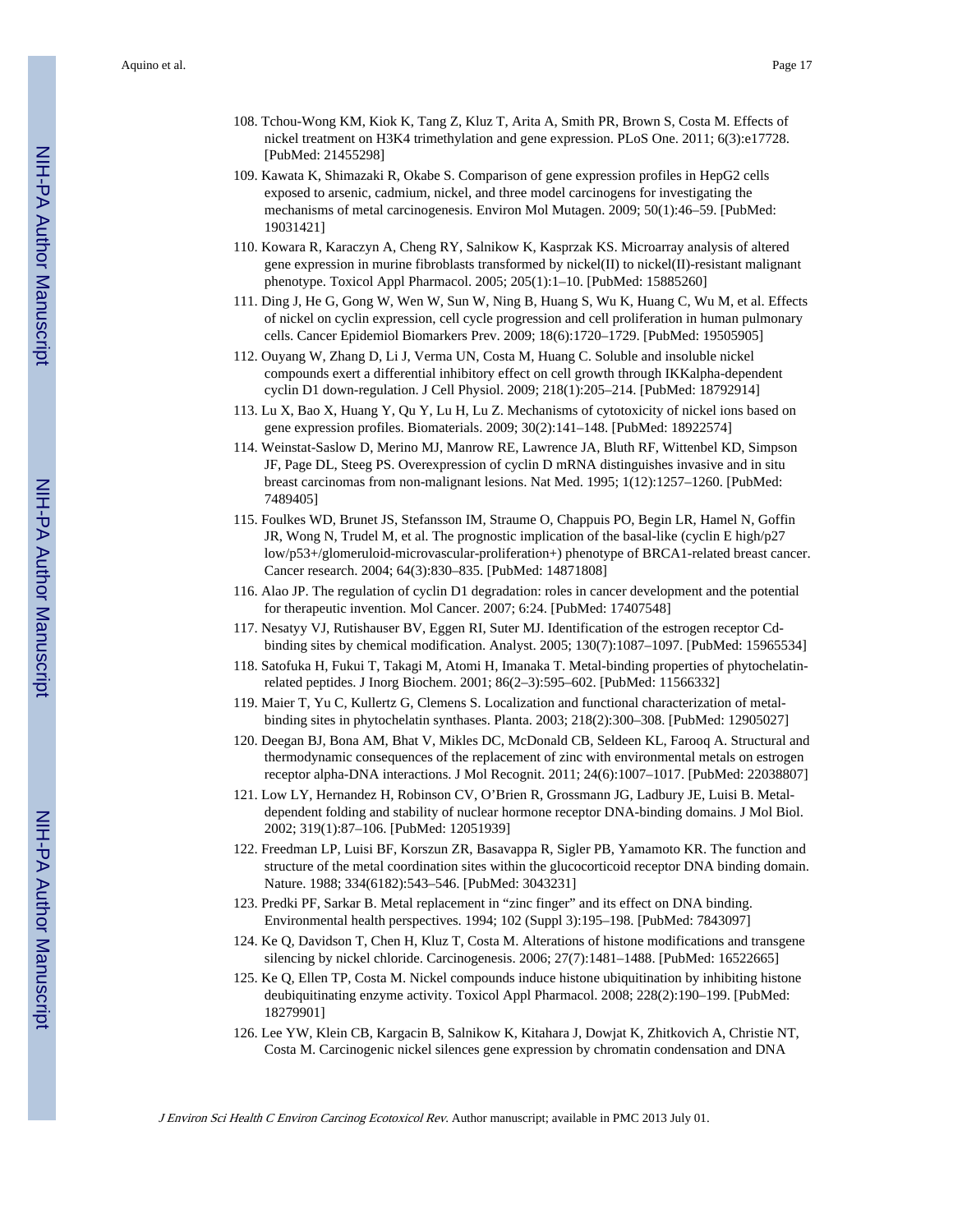methylation: a new model for epigenetic carcinogens. Mol Cell Biol. 1995; 15(5):2547–2557. [PubMed: 7537850]

- 127. Chen H, Ke Q, Kluz T, Yan Y, Costa M. Nickel ions increase histone H3 lysine 9 dimethylation and induce transgene silencing. Mol Cell Biol. 2006; 26(10):3728–3737. [PubMed: 16648469]
- 128. Ellen TP, Kluz T, Harder ME, Xiong J, Costa M. Heterochromatinization as a potential mechanism of nickel-induced carcinogenesis. Biochemistry. 2009; 48(21):4626–4632. [PubMed: 19338343]
- 129. Arita A, Costa M. Epigenetics in metal carcinogenesis: nickel, arsenic, chromium and cadmium. Metallomics. 2009; 1(3):222–228. [PubMed: 20461219]
- 130. Lu H, Shi X, Costa M, Huang C. Carcinogenic effect of nickel compounds. Mol Cell Biochem. 2005; 279(1–2):45–67. [PubMed: 16283514]
- 131. Karaczyn AA, Golebiowski F, Kasprzak KS. Ni(II) affects ubiquitination of core histones H2B and H2A. Exp Cell Res. 2006; 312(17):3252–3259. [PubMed: 16870173]
- 132. Eberharter A, Becker PB. Histone acetylation: a switch between repressive and permissive chromatin. Second in review series on chromatin dynamics. EMBO Rep. 2002; 3(3):224–229. [PubMed: 11882541]
- 133. Chen H, Tini M, Evans RM. HATs on and beyond chromatin. Curr Opin Cell Biol. 2001; 13(2): 218–224. [PubMed: 11248556]
- 134. Ellen TP, Kluz T, Harder ME, Xiong J, Costa M. Heterochromatinization as a Potential Mechanism of Nickel-Induced Carcinogenesis. Biochemistry. 2009
- 135. Krogan NJ, Kim M, Tong A, Golshani A, Cagney G, Canadien V, Richards DP, Beattie BK, Emili A, Boone C, et al. Methylation of histone H3 by Set2 in Saccharomyces cerevisiae is linked to transcriptional elongation by RNA polymerase II. Mol Cell Biol. 2003; 23(12):4207– 4218. [PubMed: 12773564]
- 136. Schubeler D, MacAlpine DM, Scalzo D, Wirbelauer C, Kooperberg C, van Leeuwen F, Gottschling DE, O'Neill LP, Turner BM, Delrow J, et al. The histone modification pattern of active genes revealed through genome-wide chromatin analysis of a higher eukaryote. Genes Dev. 2004; 18(11):1263–1271. [PubMed: 15175259]
- 137. McGarvey KM, Fahrner JA, Greene E, Martens J, Jenuwein T, Baylin SB. Silenced tumor suppressor genes reactivated by DNA demethylation do not return to a fully euchromatic chromatin state. Cancer research. 2006; 66(7):3541–3549. [PubMed: 16585178]
- 138. Kasprzak KS, Bal W, Karaczyn AA. The role of chromatin damage in nickel-induced carcinogenesis. A review of recent developments. J Environ Monit. 2003; 5(2):183–187. [PubMed: 12729250]
- 139. Govindarajan B, Klafter R, Miller MS, Mansur C, Mizesko M, Bai X, LaMontagne K Jr, Arbiser JL. Reactive oxygen-induced carcinogenesis causes hypermethylation of p16(Ink4a) and activation of MAP kinase. Mol Med. 2002; 8(1):1–8. [PubMed: 11984000]
- 140. Kowara R, Salnikow K, Diwan BA, Bare RM, Waalkes MP, Kasprzak KS. Reduced Fhit protein expression in nickel-transformed mouse cells and in nickel-induced murine sarcomas. Mol Cell Biochem. 2004; 255(1–2):195–202. [PubMed: 14971660]
- 141. Hanahan D, Weinberg RA. Hallmarks of cancer: the next generation. Cell. 2011; 144(5):646–674. [PubMed: 21376230]
- 142. Wei LH, Torng PL, Hsiao SM, Jeng YM, Chen MW, Chen CA. Histone deacetylase 6 regulates estrogen receptor alpha in uterine leiomyoma. Reprod Sci. 2011; 18(8):755–762. [PubMed: 21421902]
- 143. Kawai H, Li H, Avraham S, Jiang S, Avraham HK. Overexpression of histone deacetylase HDAC1 modulates breast cancer progression by negative regulation of estrogen receptor alpha. Int J Cancer. 2003; 107(3):353–358. [PubMed: 14506733]
- 144. Moggs JG, Orphanides G. Estrogen receptors: orchestrators of pleiotropic cellular responses. EMBO Rep. 2001; 2(9):775–781. [PubMed: 11559590]
- 145. Takiguchi M, Achanzar WE, Qu W, Li G, Waalkes MP. Effects of cadmium on DNA- (Cytosine-5) methyltransferase activity and DNA methylation status during cadmium-induced cellular transformation. Exp Cell Res. 2003; 286(2):355–365. [PubMed: 12749863]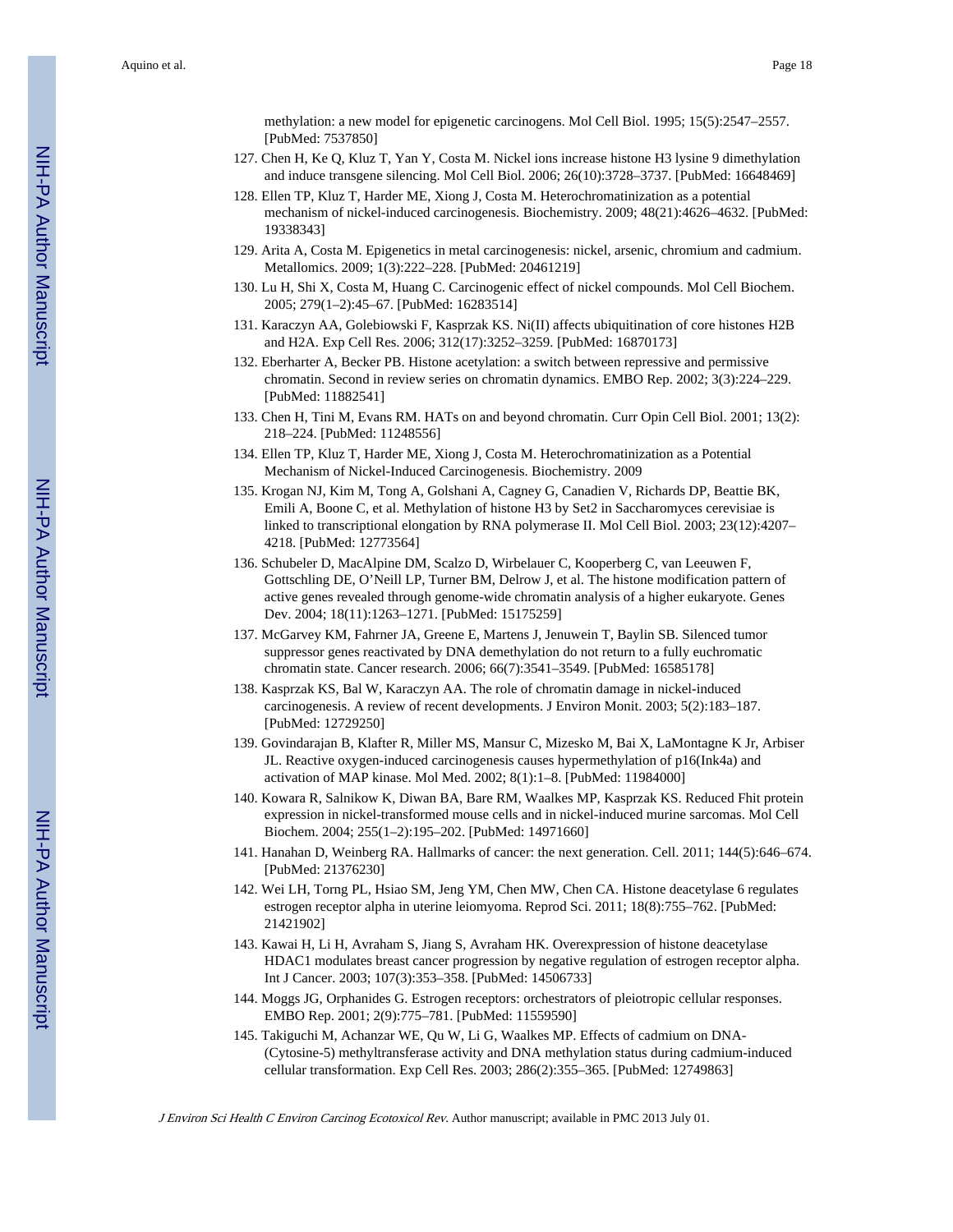Aquino et al. Page 19

- 146. Huang D, Zhang Y, Qi Y, Chen C, Ji W. Global DNA hypomethylation, rather than reactive oxygen species (ROS), a potential facilitator of cadmium-stimulated K562 cell proliferation. Toxicology letters. 2008; 179(1):43–47. [PubMed: 18482805]
- 147. Evans HJ. Neoplasia and cytogenetic abnormalities. Basic Life Sci. 1985; 36:165–178. [PubMed: 3006653]
- 148. Oshimura M, Barrett JC. Chemically induced aneuploidy in mammalian cells: mechanisms and biological significance in cancer. Environ Mutagen. 1986; 8(1):129–159. [PubMed: 3510860]
- 149. Hill RP. Tumor progression: potential role of unstable genomic changes. Cancer Metastasis Rev. 1990; 9(2):137–147. [PubMed: 2253313]
- 150. Cheng KC, Loeb LA. Genomic instability and tumor progression: mechanistic considerations. Adv Cancer Res. 1993; 60:121–156. [PubMed: 8417498]
- 151. Duesberg P, Rausch C, Rasnick D, Hehlmann R. Genetic instability of cancer cells is proportional to their degree of aneuploidy. Proc Natl Acad Sci U S A. 1998; 95(23):13692–13697. [PubMed: 9811862]
- 152. Cahill DP, Kinzler KW, Vogelstein B, Lengauer C. Genetic instability and darwinian selection in tumours. Trends Cell Biol. 1999; 9(12):M57–60. [PubMed: 10611684]
- 153. Li R, Yerganian G, Duesberg P, Kraemer A, Willer A, Rausch C, Hehlmann R. Aneuploidy correlated 100% with chemical transformation of Chinese hamster cells. Proceedings of the National Academy of Sciences of the United States of America. 1997; 94(26):14506–14511. [PubMed: 9405643]
- 154. Seoane A, CFD. Contribution to the validation of the anaphase––telophase test: aneugenic and clastogenic effects of cadmium sulfate, potassium dichromate and nickel chloride in Chinese hamster ovary cells. Genet Mol Biol. 1999; 22:551–555.
- 155. Andersen O. Evaluation of the spindle-inhibiting effect of  $Ni++$  by quantitation of chromosomal super-contraction. Res Commun Chem Pathol Pharmacol. 1985; 50(3):379–386. [PubMed: 4081324]
- 156. Coogan TP, Bare RM, Waalkes MP. Cadmium-induced DNA strand damage in cultured liver cells: reduction in cadmium genotoxicity following zinc pretreatment. Toxicol Appl Pharmacol. 1992; 113(2):227–233. [PubMed: 1561631]
- 157. Parry JM, Sors A. The detection and assessment of the aneugenic potential of environmental chemicals: the European Community Aneuploidy Project. Mutat Res. 1993; 287(1):3–15. [PubMed: 7683383]
- 158. Vega L, Gonsebatt ME, Ostrosky-Wegman P. Aneugenic effect of sodium arsenite on human lymphocytes in vitro: an individual susceptibility effect detected. Mutat Res. 1995; 334(3):365– 373. [PubMed: 7753100]
- 159. Seoane AI, Dulout FN. Genotoxic ability of cadmium, chromium and nickel salts studied by kinetochore staining in the cytokinesis-blocked micronucleus assay. Mutat Res. 2001; 490(2):99– 106. [PubMed: 11342235]
- 160. Epe B, Harttig U, Stopper H, Metzler M. Covalent binding of reactive estrogen metabolites to microtubular protein as a possible mechanism of aneuploidy induction and neoplastic cell transformation. Environmental health perspectives. 1990; 88:123–127. [PubMed: 2272306]
- 161. Hontz AE, Li SA, Lingle WL, Negron V, Bruzek A, Salisbury JL, Li JJ. Aurora a and B overexpression and centrosome amplification in early estrogen-induced tumor foci in the Syrian hamster kidney: implications for chromosomal instability, aneuploidy, and neoplasia. Cancer research. 2007; 67(7):2957–2963. [PubMed: 17409401]
- 162. Katayama H, Brinkley WR, Sen S. The Aurora kinases: role in cell transformation and tumorigenesis. Cancer Metastasis Rev. 2003; 22(4):451–464. [PubMed: 12884918]
- 163. Bischoff JR, Anderson L, Zhu Y, Mossie K, Ng L, Souza B, Schryver B, Flanagan P, Clairvoyant F, Ginther C, et al. A homologue of Drosophila aurora kinase is oncogenic and amplified in human colorectal cancers. The EMBO journal. 1998; 17(11):3052–3065. [PubMed: 9606188]
- 164. Tatsuka M, Katayama H, Ota T, Tanaka T, Odashima S, Suzuki F, Terada Y. Multinuclearity and increased ploidy caused by overexpression of the aurora- and Ipl1-like midbody-associated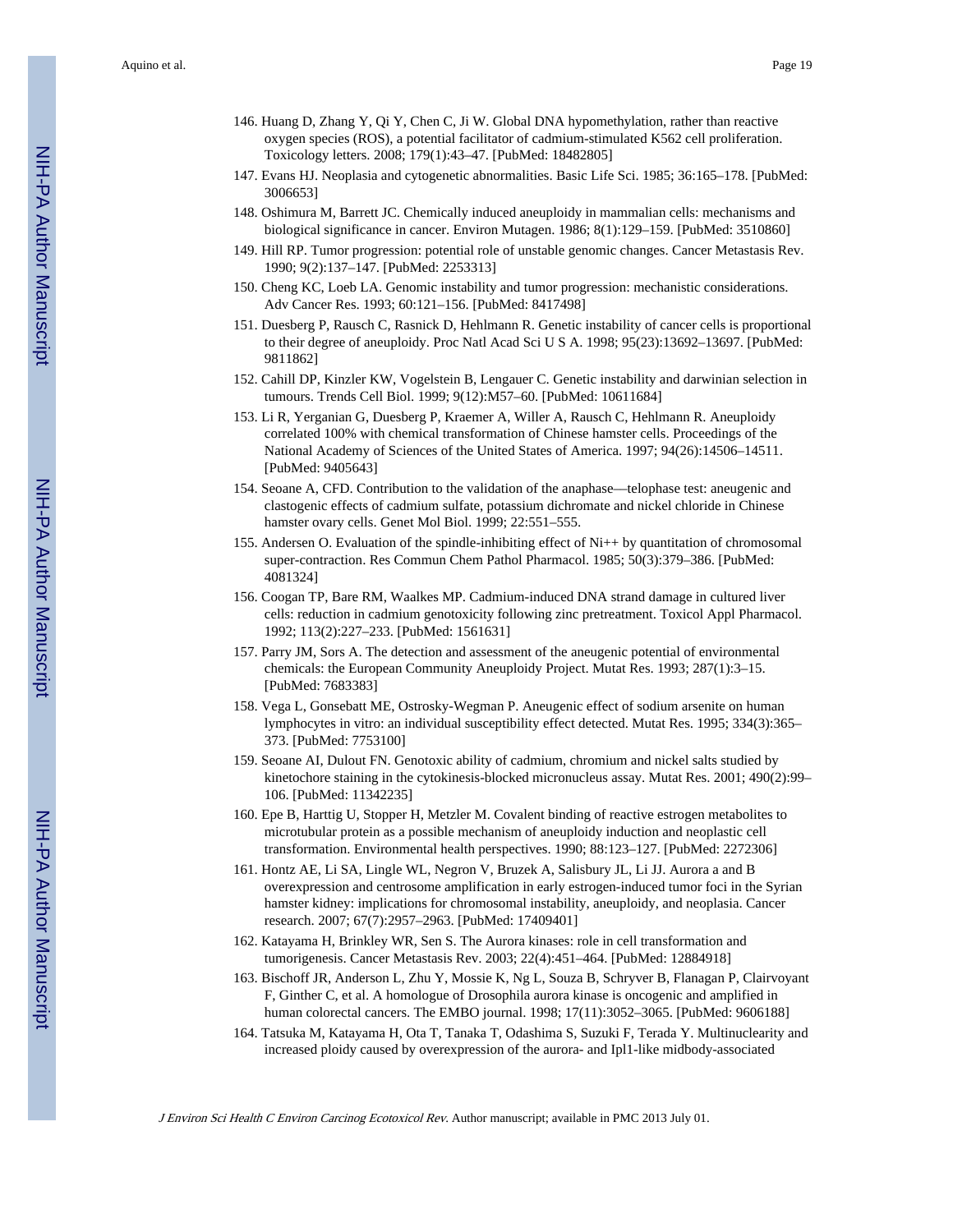protein mitotic kinase in human cancer cells. Cancer research. 1998; 58(21):4811–4816. [PubMed: 9809983]

- 165. IARC. Arsenic and arsenic compounds. IARC Monogr Eval Carcinog Risk Chem Hum. 1980; 23:39–141. [PubMed: 7000668]
- 166. IARC. Some metals and metallic compounds. IARC Monogr Eval Carcinog Risk Chem Hum. 1980; 23:1–415. [PubMed: 6933135]
- 167. Hinwood AL, Sim MR, Jolley D, de Klerk N, Bastone EB, Gerostamoulos J, Drummer OH. Risk factors for increased urinary inorganic arsenic concentrations from low arsenic concentrations in drinking water. Int J Environ Health Res. 2003; 13(3):271–284. [PubMed: 12909558]
- 168. Hinwood AL, Sim MR, Jolley D, de Klerk N, Bastone EB, Gerostamoulos J, Drummer OH. Hair and toenail arsenic concentrations of residents living in areas with high environmental arsenic concentrations. Environmental health perspectives. 2003; 111(2):187–193. [PubMed: 12573904]
- 169. Chatterjee A, Chatterji U. Arsenic abrogates the estrogen-signaling pathway in the rat uterus. Reprod Biol Endocrinol. 2010; 8:80. [PubMed: 20598115]
- 170. Davey JC, Bodwell JE, Gosse JA, Hamilton JW. Arsenic as an endocrine disruptor: effects of arsenic on estrogen receptor-mediated gene expression in vivo and in cell culture. Toxicol Sci. 2007; 98(1):75–86. [PubMed: 17283378]
- 171. Romanowicz-Makowska H, Forma E, Brys M, Krajewska WM, Smolarz B. Concentration of cadmium, nickel and aluminium in female breast cancer. Pol J Pathol. 2011; 62(4):257–261. [PubMed: 22246912]
- 172. Benderli Cihan Y, Sozen S, Ozturk Yildirim S. Trace elements and heavy metals in hair of stage III breast cancer patients. Biol Trace Elem Res. 2011; 144(1–3):360–379. [PubMed: 21660533]
- 173. Strumylaite L, Bogusevicius A, Abdrachmanovas O, Baranauskiene D, Kregzdyte R, Pranys D, Poskiene L. Cadmium concentration in biological media of breast cancer patients. Breast Cancer Res Treat. 2011; 125(2):511–517. [PubMed: 20607602]
- 174. Anderson LM, Diwan BA, Fear NT, Roman E. Critical windows of exposure for children's health: cancer in human epidemiological studies and neoplasms in experimental animal models. Environmental health perspectives. 2000; 108 (Suppl 3):573–594. [PubMed: 10852857]
- 175. Birnbaum LS, Fenton SE. Cancer and developmental exposure to endocrine disruptors. Environmental health perspectives. 2003; 111(4):389–394. [PubMed: 12676588]
- 176. Hilakivi-Clarke L. Estrogens, BRCA1, and breast cancer. Cancer research. 2000; 60(18):4993– 5001. [PubMed: 11016617]
- 177. Weiss HA, Potischman NA, Brinton LA, Brogan D, Coates RJ, Gammon MD, Malone KE, Schoenberg JB. Prenatal and perinatal risk factors for breast cancer in young women. Epidemiology. 1997; 8(2):181–187. [PubMed: 9229211]
- 178. Glasier A. HRT and Breast Cancer. Women's Health Medicine. 2006; 3(1):15–17.
- 179. Gustafsson JA. Estrogen receptor beta--a new dimension in estrogen mechanism of action. The Journal of endocrinology. 1999; 163(3):379–383. [PubMed: 10588810]
- 180. Thomas C, Gustafsson JA. The different roles of ER subtypes in cancer biology and therapy. Nature reviews Cancer. 2011; 11(8):597–608.
- 181. Prossnitz ER, Arterburn JB, Smith HO, Oprea TI, Sklar LA, Hathaway HJ. Estrogen signaling through the transmembrane G protein-coupled receptor GPR30. Annual review of physiology. 2008; 70:165–190.
- 182. Luparello C, Longo A, Vetrano M. Exposure to cadmium chloride influences astrocyte-elevated gene-1 (AEG-1) expression in MDA-MB231 human breast cancer cells. Biochimie. 2012; 94(1): 207–213. [PubMed: 22041583]
- 183. Casano C, Agnello M, Sirchia R, Luparello C. Cadmium effects on p38/MAPK isoforms in MDA-MB231 breast cancer cells. Biometals: an international journal on the role of metal ions in biology, biochemistry, and medicine. 2010; 23(1):83–92.
- 184. Cannino G, Ferruggia E, Luparello C, Rinaldi AM. Effects of cadmium chloride on some mitochondria-related activity and gene expression of human MDA-MB231 breast tumor cells. Journal of inorganic biochemistry. 2008; 102(8):1668–1676. [PubMed: 18534682]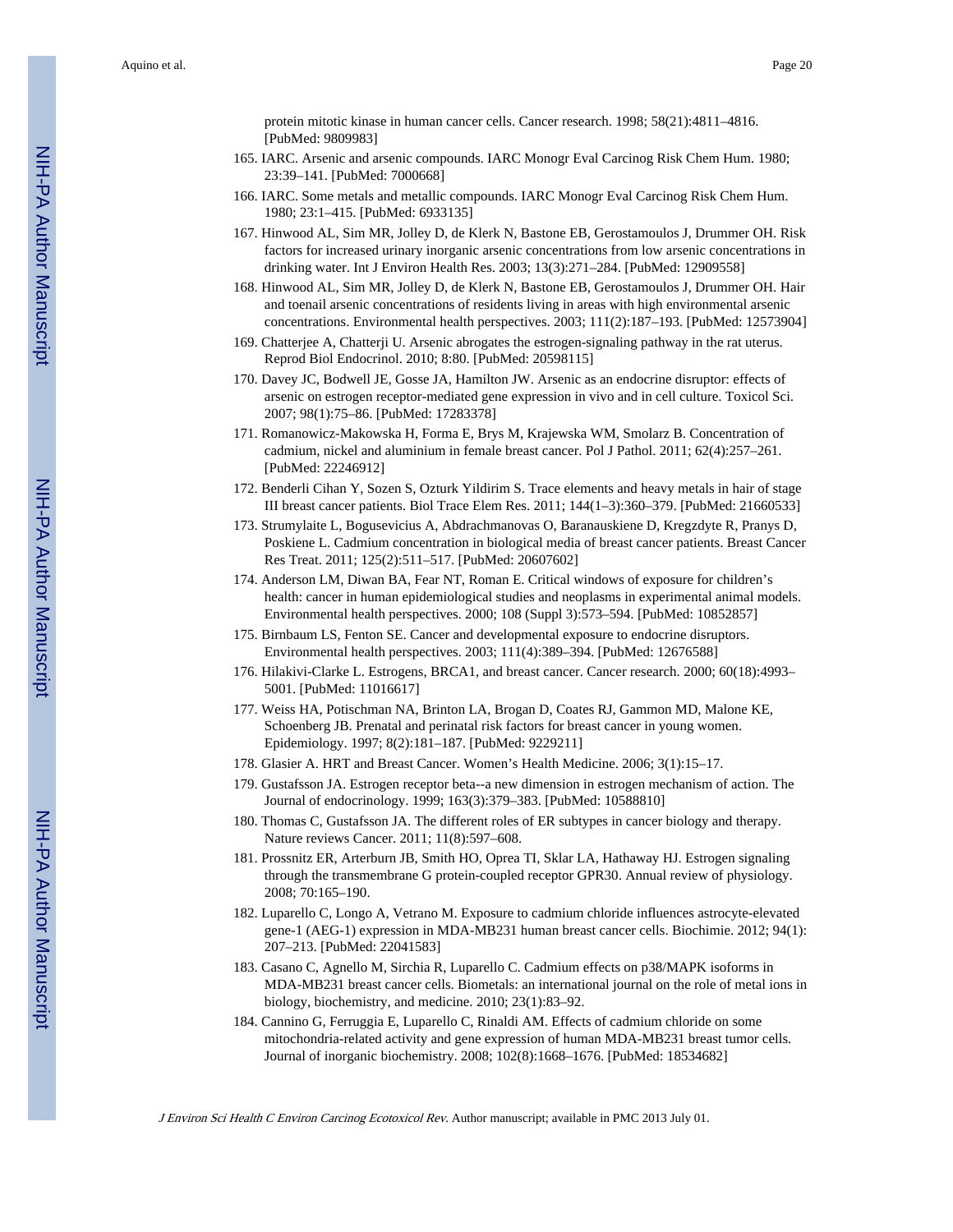- 185. Sirchia R, Longo A, Luparello C. Cadmium regulation of apoptotic and stress response genes in tumoral and immortalized epithelial cells of the human breast. Biochimie. 2008; 90(10):1578– 1590. [PubMed: 18625282]
- 186. Sirchia R, Luparello C. Short-term exposure to cadmium affects the expression of stress response and apoptosis-related genes in immortalized epithelial cells from the human breast. Toxicology in vitro: an international journal published in association with BIBRA. 2009; 23(5):943–949. [PubMed: 19426795]
- 187. Pan J, Chang Q, Wang X, Son Y, Zhang Z, Chen G, Luo J, Bi Y, Chen F, Shi X. Reactive oxygen species-activated Akt/ASK1/p38 signaling pathway in nickel compound-induced apoptosis in BEAS 2B cells. Chemical research in toxicology. 2010; 23(3):568–577. [PubMed: 20112989]
- 188. Cai T, Li X, Ding J, Luo W, Li J, Huang C. A cross-talk between NFAT and NF-kappaB pathways is crucial for nickel-induced COX-2 expression in Beas-2B cells. Current cancer drug targets. 2011; 11(5):548–559. [PubMed: 21486220]
- 189. Hu W, Feng Z, Tang MS. Nickel (II) enhances benzo[a]pyrene diol epoxide-induced mutagenesis through inhibition of nucleotide excision repair in human cells: a possible mechanism for nickel (II)-induced carcinogenesis. Carcinogenesis. 2004; 25(3):455–462. [PubMed: 14604891]
- 190. Lin X, Dowjat WK, Costa M. Nickel-induced transformation of human cells causes loss of the phosphorylation of the retinoblastoma protein. Cancer research. 1994; 54(10):2751–2754. [PubMed: 8168106]
- 191. Zhang Z, Li W, Cheng S, Yao H, Zhang F, Chang Q, Ke Z, Wang X, Son YO, Luo J, et al. Nickel-induced down-regulation of DeltaNp63 and its role in the proliferation of keratinocytes. Toxicology and applied pharmacology. 2011; 253(3):235–243. [PubMed: 21466819]
- 192. M'Bemba-Meka P, Lemieux N, Chakrabarti SK. Nickel compound-induced DNA single-strand breaks in chromosomal and nuclear chromatin in human blood lymphocytes in vitro: role of oxidative stress and intracellular calcium. Mutation research. 2005; 586(2):124–137. [PubMed: 16099703]
- 193. Zang Y, Odwin-Dacosta S, Yager JD. Effects of cadmium on estrogen receptor mediated signaling and estrogen induced DNA synthesis in T47D human breast cancer cells. Toxicology letters. 2009; 184(2):134–138. [PubMed: 19041697]
- 194. Sinha Roy S, Mukherjee S, Mukhopadhyay S, Das SK. Differential effect of cadmium on cholinephosphotransferase activity in normal and cancerous human mammary epithelial cell lines. Molecular cancer therapeutics. 2004; 3(2):199–204. [PubMed: 14985460]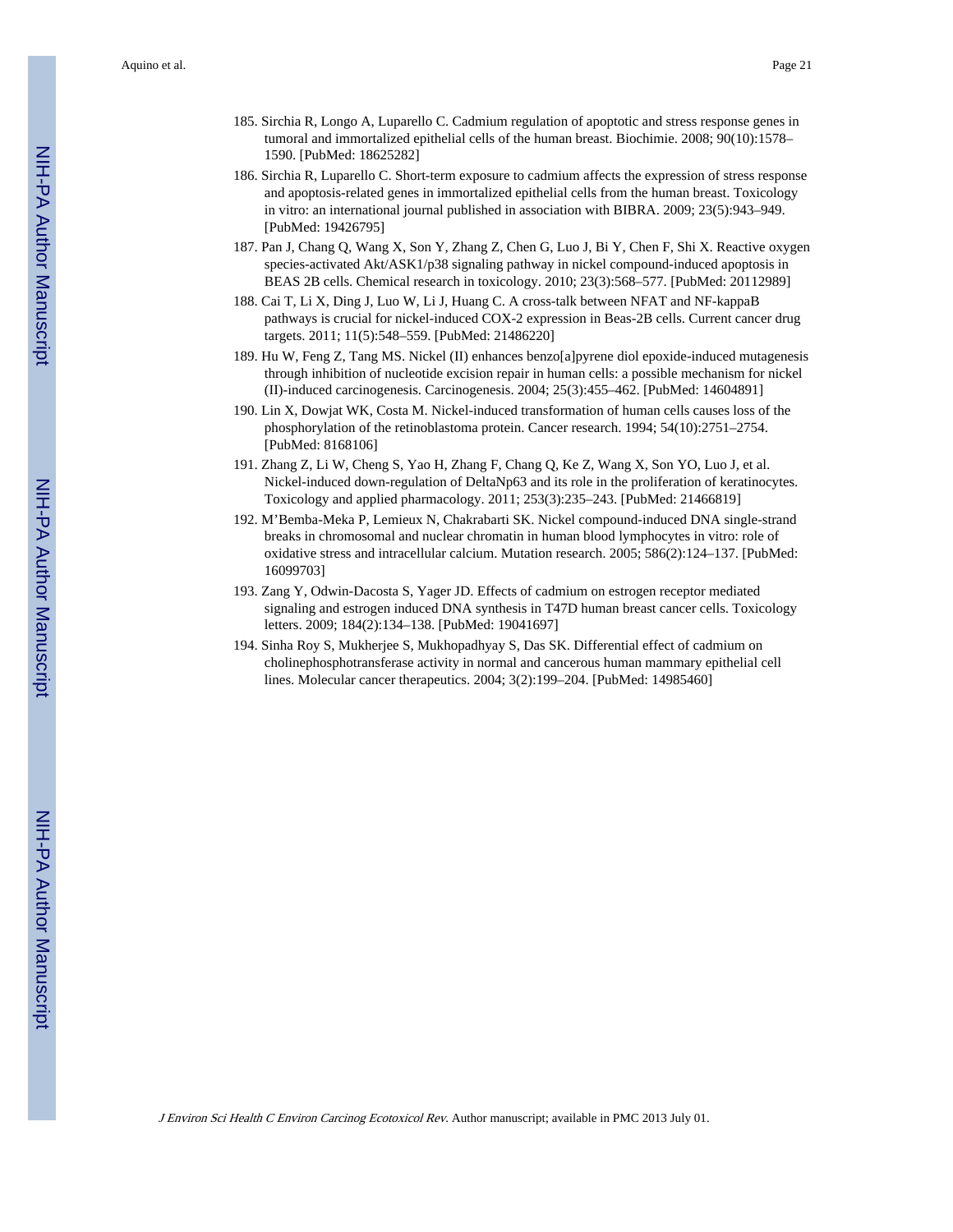Aquino et al. Page 22





The two ER isoforms display a high degree of homology in the DNA binding domain (DBD) and ligand binding domain (LBD), but are highly variable in the  $NH<sub>2</sub>$ -terminal transactivation AF-1 domain, also referred to as the A/B hypervariable domain. Percentages indicate percent identity between the two receptors. Figure is adapted from the review by Gustafsson (179, 180).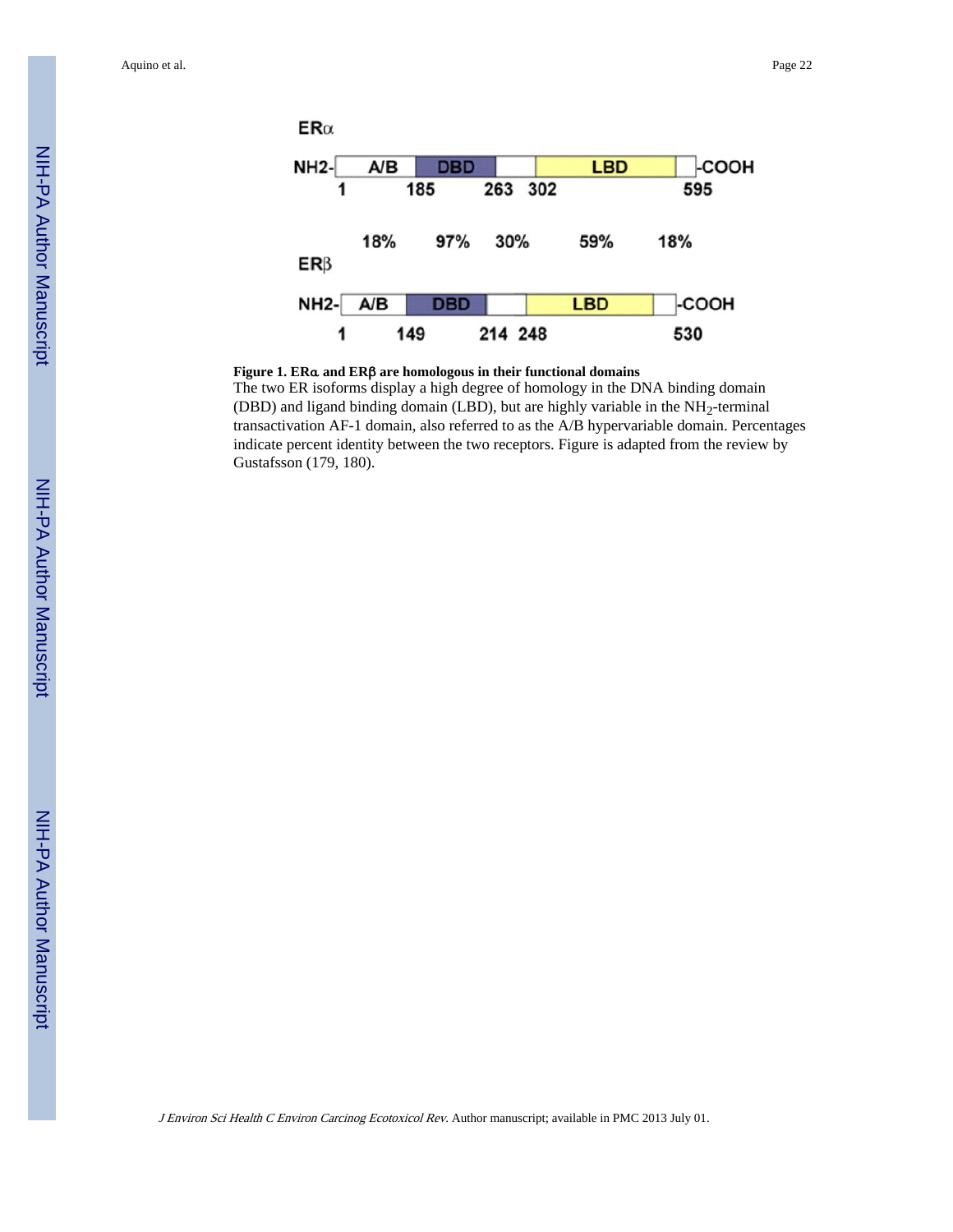

#### **Figure 2. Cross-talking between ER**α**/ER**β **and GPR30 signaling pathways**

Estrogen can activate both long-term genomic (left) and rapid nongenomic (right) pathways leading to the transcription of downstream genes necessary for cell growth and development. ERα/ERβ activation can lead to both direct transcription activation in the nucleus or via rapid signaling of mitogen-activated protein kinases (MAPKs). In contrast, GPR30 cannot directly activate transcription processes but can rapidily activate nongenomic signaling including the activation of MAPKs resulting in the expression of transcription factors such as c-fos. cAMP is also produced via GPR30 activation. ERα/ERβ nd GPR30 signaling can induce both positive and negative effects on one another, depending upon the signaling components in the cell at a given time. Several other regulatory pathways are possible but not shown. Figure adapted from Prossnitz 2008 (181). ERE, estrogen response element; SRE, serum response element; CRE, cAMP response element.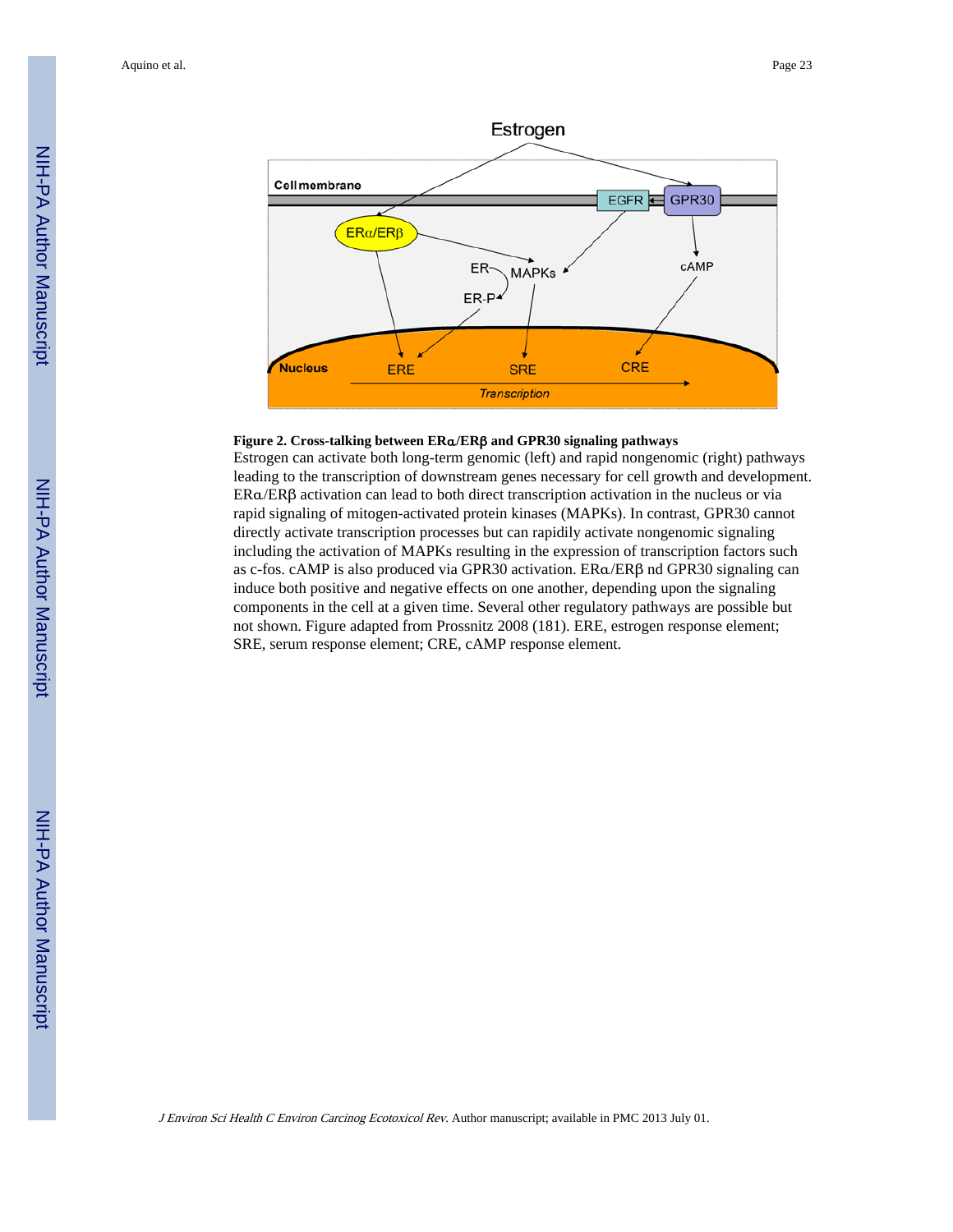| i         |
|-----------|
|           |
|           |
|           |
|           |
|           |
|           |
|           |
|           |
|           |
|           |
| uthor     |
|           |
|           |
|           |
|           |
|           |
|           |
|           |
|           |
|           |
|           |
|           |
|           |
|           |
| $-201101$ |
|           |
|           |
|           |
|           |
|           |
|           |
|           |

| .<br>.<br>.<br>.<br>. |  |
|-----------------------|--|
|                       |  |
| $\ddot{\bm{s}}$       |  |
| <b>ANTILL</b>         |  |
|                       |  |
|                       |  |
|                       |  |
|                       |  |
|                       |  |
|                       |  |

| Table |  |  |
|-------|--|--|
|       |  |  |
|       |  |  |
|       |  |  |

Summary of experiments examining the effects of acute and chronic cadmium exposure on gene expression in breast cancer models Summary of experiments examining the effects of acute and chronic cadmium exposure on gene expression in breast cancer models

| Type of Exposure                    | Experimental System (ER status of<br>cells) | Cd Concentration &<br><b>Exposure Time</b>                                   | Response                                                                                                                                                  | Is it mediated<br>through ER?<br>Mechanism: | <b>Gene Expression</b>                                    | References          |
|-------------------------------------|---------------------------------------------|------------------------------------------------------------------------------|-----------------------------------------------------------------------------------------------------------------------------------------------------------|---------------------------------------------|-----------------------------------------------------------|---------------------|
| $\frac{\text{Acute}}{\text{Cells}}$ | MCF-7 cells (ERa+/ERB+/GPR30+)              | $10^{-12}$ M CdCl <sub>2</sub> for 1 hr                                      | Blocked estradiol binding in a<br>noncompetitive manner                                                                                                   | Yes                                         | K <sub>D</sub> of cadmium is<br>$2.96 \times 10^{-10} M$  | Stoica (14)         |
|                                     |                                             | 10 <sup>-6</sup> M CdCl <sub>2</sub> for 6 days                              | Increased ER-regulated gene<br>expression and cell growth                                                                                                 | Yes                                         | ↑PR and pS2                                               | Martin (13)         |
|                                     |                                             | $10^{-6}$ M CdCl <sub>2</sub> for 24 and<br>$48\,\mathrm{hr}$                | expression and cell growth of MCF-7<br>and other ERa+ cell lines: T47D and<br>Increased ER-regulated gene<br>ZR-75-1                                      | Yes                                         | $\uparrow$ cyclin D, CTD, c-<br>myc, $\downarrow$ p21     | Siewit (96)         |
|                                     |                                             | $10^{-6}$ M for 24 hr                                                        | Increased ER-regulated gene<br>expression and cell growth                                                                                                 | Yes                                         | ↑PR and pS2                                               | Garcia-Morales (93) |
|                                     |                                             | 20 or 50µM CdCl2 for<br>$52.5\,\mathrm{hr}$                                  | Cadmium activated ERa mediated<br>transcription; Hsp22 exhibited<br>interaction with Hsp27                                                                | Yes                                         | ↑Hsp22                                                    | Sum(97)             |
|                                     |                                             | 10µM CdCl <sub>2</sub> for 24 hr                                             | Decreased levels of ERa and<br>increased cell proliferation                                                                                               | Yes                                         | PDGFRa, c-jun, c-<br>↑ERK1/2, Akt,<br>fos                 | Brama (55)          |
|                                     |                                             | 5µM for 1 to 48 hr                                                           | Cholinephosphotransferase (CPT)<br>Induced transcription of                                                                                               | $\stackrel{\circ}{\phantom{}_{\sim}}$       | $\uparrow$ CPT                                            | Sinha Roy (194)     |
|                                     | T47D cells (ERa+/ERβ+)                      | $10^{-10}$ to $10^{-6}$ M                                                    | Activated mER signaling leading to $\rm ERK1/2$ activation; activated $\rm ERE-$<br>dependent transcription                                               | Yes                                         | TERK1/2 MAPK<br>response                                  | Zang (193)          |
|                                     | SKBR-3 cells (ERa-/ERß-/GPR30+)             | $5.0\times10^{-7}$ M CdCl <sub>2</sub> for<br>$24\,\mathrm{hr}$              | expression; Increased cell growth<br>Rapidly increased mER gene                                                                                           | Yes GPR-30                                  | MEK-1, Erk-1/2<br>↑cAMP, Raf-1,                           | Yu (98)             |
|                                     | ರ<br>COS-1 cells transfected with ER        | $10^{-12}\mbox{-}10^{-6}\,\mbox{M}\, \mbox{CdCl}_2$ for<br>$24\,\mathrm{hr}$ | Cadmium activates ERa mediated<br>transcription ( $\uparrow$ CAT <sup>1</sup> )                                                                           | Yes                                         | ↑CAT                                                      | Stoica (14)         |
|                                     | MDA-MB231 cells (ERa-/GPR30-)               | $5.0\times10^{-6}$ M CdCl <sub>2</sub> for<br>96hr                           | Decreased transcriptional activity<br>and intracellular signaling of<br>AEG-1 <sup>2</sup> and NF-kB                                                      | $\tilde{z}$                                 | $\downarrow$ AEG-1, $\downarrow$ c-fos, c-<br>jun, p63    | Luparello (182)     |
|                                     |                                             | $5.0\times10^{-6}$ M CdCl <sub>2</sub>                                       | Stimulates p38 transcriptional<br>activity                                                                                                                | $\tilde{z}$                                 | 86d                                                       | Casano (183)        |
|                                     |                                             | 5 or 50 µM CdCl <sub>2</sub> for<br>24 or 96 hr                              | oxygen species; expression of hsp60,<br>hsp70, Cytochrome oxidase II and IV<br>Respiration activity increased after<br>96 hr exposure; increased reactive | $\tilde{\mathbf{z}}$                        | oxidase II & IV<br>$\downarrow$ Cytochrome<br>↑ hsc/hsp70 | Cannino (184)       |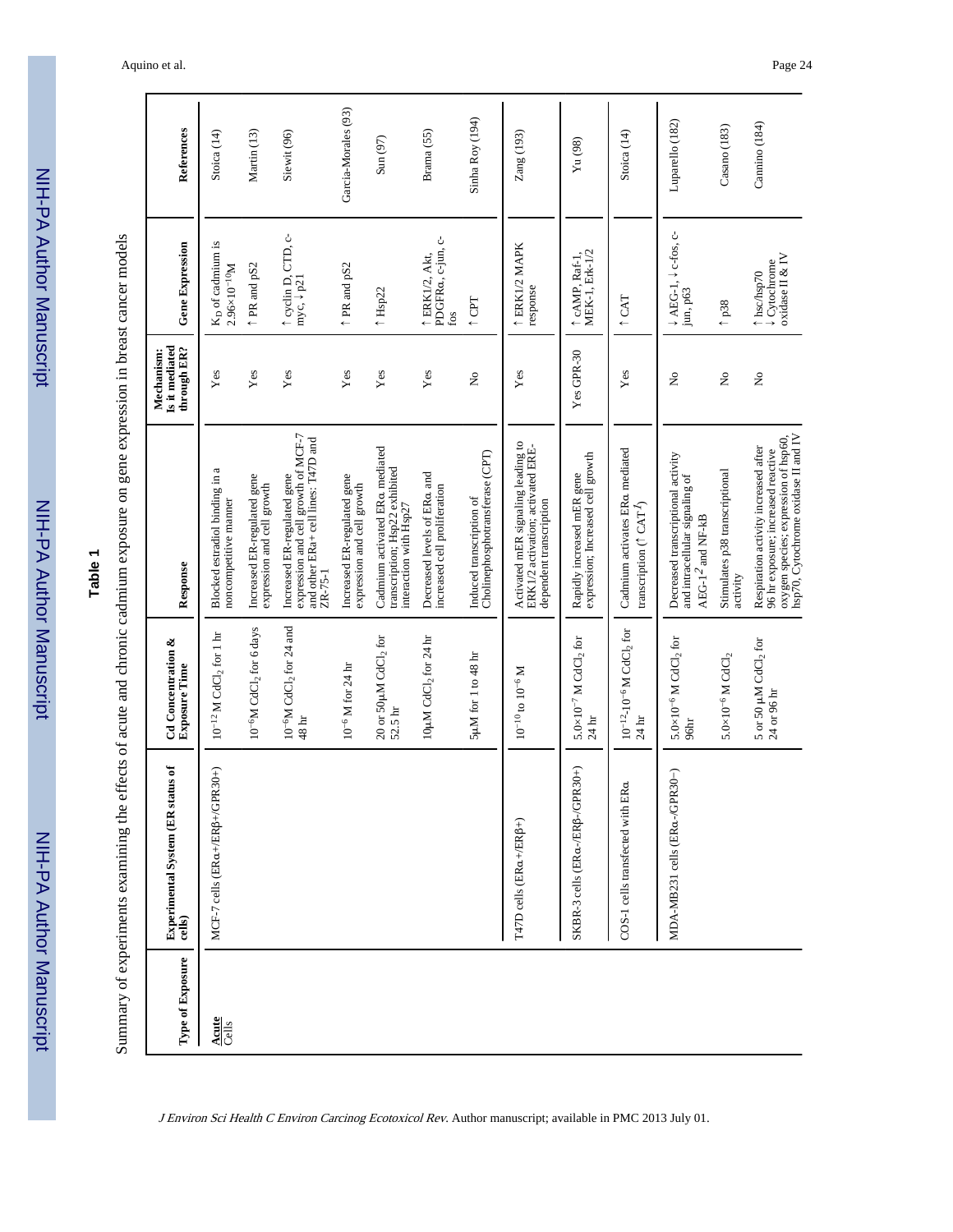NIH-PA Author ManuscriptNIH-PA Author Manuscript

NIH-PA Author Manuscript NIH-PA Author Manuscript

| Type of Exposure        | Experimental System (ER status of<br>cels                                                                                                                                                                                      | Cd Concentration &<br><b>Exposure Time</b>                                                                                                                                                                                              | Response                                                                                                       | Is it mediated<br>through ER?<br>Mechanism: | <b>Gene Expression</b>          | References            |
|-------------------------|--------------------------------------------------------------------------------------------------------------------------------------------------------------------------------------------------------------------------------|-----------------------------------------------------------------------------------------------------------------------------------------------------------------------------------------------------------------------------------------|----------------------------------------------------------------------------------------------------------------|---------------------------------------------|---------------------------------|-----------------------|
|                         |                                                                                                                                                                                                                                | $5~\upmu\textrm{M}$ for $96~\textrm{hr}$                                                                                                                                                                                                | Cells exhibited protective role after<br>were dependent on duration of Cd<br>exposure<br>exposure              | $\frac{1}{2}$                               | metallothioneins<br>↑ hsp70 and | Sirchia (185)         |
|                         | Non-tumoral HB2 cells                                                                                                                                                                                                          | 50 $\mu$ M for 24 hr                                                                                                                                                                                                                    | Induced cell death via non-apoptotic<br>pathways                                                               | Not identified                              |                                 | Sirchia (186)         |
| Acute<br>Animals        | Ovarectomized Rat                                                                                                                                                                                                              | Single injection 5µg<br>$CdCl2 kg-1 b.w.$                                                                                                                                                                                               | of uterine epithelium, and density of<br>Increased uterine weight, thickness<br>mammary gland                  | Not identified                              | mammary gland<br>↑ PgR & C2 in  | Höfer <sub>(90)</sub> |
|                         | Ovarectomized Rat                                                                                                                                                                                                              | Single injection $0.05-2000 \mu$ g CdCl <sub>2</sub> kg <sup>-1</sup><br>b.w.                                                                                                                                                           | thickness of uterine epithelium;<br>Increased uterine weight and<br>increased pre-malignant<br>characteristics | Not Identified                              |                                 | Johnson (85)          |
|                         | Transgenic ERE-Luc reporter mouse                                                                                                                                                                                              | 5 and 50 $\mu$ g CdCl <sub>2</sub> $\text{kg}^{-1}$<br>b.w. for 3 d                                                                                                                                                                     | Increased uterine epithelium height                                                                            | Not identified                              | ↑ Erk1/2 in liver               | Ali (91)              |
| <b>Chronic</b><br>Cells | MCF-10A (ERa-)                                                                                                                                                                                                                 | $2.5\times10^{-6}$ M CdCl <sub>2</sub> for<br>40 wk                                                                                                                                                                                     | inhibition; displayed basal-like<br>Increased invasion and colony<br>formation; decreased contact<br>phenotype | Not identified                              | <b>Tc-myc and k-ras</b>         | Benbrahim-Tallaa (89) |
| Chronic<br>Animal       | Mouse                                                                                                                                                                                                                          | $2-3$ mg CdCl <sub>2</sub> $kg^{-1}$ b.w.<br>for $2$ or $7$ wk                                                                                                                                                                          | development of mammary gland<br>Increased labuloalveolar                                                       | Not identified                              |                                 | Alonso-Gonzales (92)  |
|                         | Chairman Chandian and a shall a shall be a completed with the second second second second second second second second second second second second second second second second second second second second second second second | . With $\lambda_{\rm max}$ . Can discuss the second second second second second second second second second second second second second second second second second second second second second second second second second second seco |                                                                                                                |                                             |                                 |                       |

Gray: Studies done with chronic cadmium exposure; White: Studies done with acute exposure Gray: Studies done with chronic cadmium exposure; White: Studies done with acute exposure

J Environ Sci Health C Environ Carcinog Ecotoxicol Rev. Author manuscript; available in PMC 2013 July 01.

 $^2$  CAT: chloramphenicol acetyl<br>transferase CAT: chloramphenicol acetyltransferase

 $\ensuremath{\mathcal{I}}\xspace_{\text{AEG-1}: \text{ astroyte-elevated gene 1}}$ AEG-1: astrocyte-elevated gene 1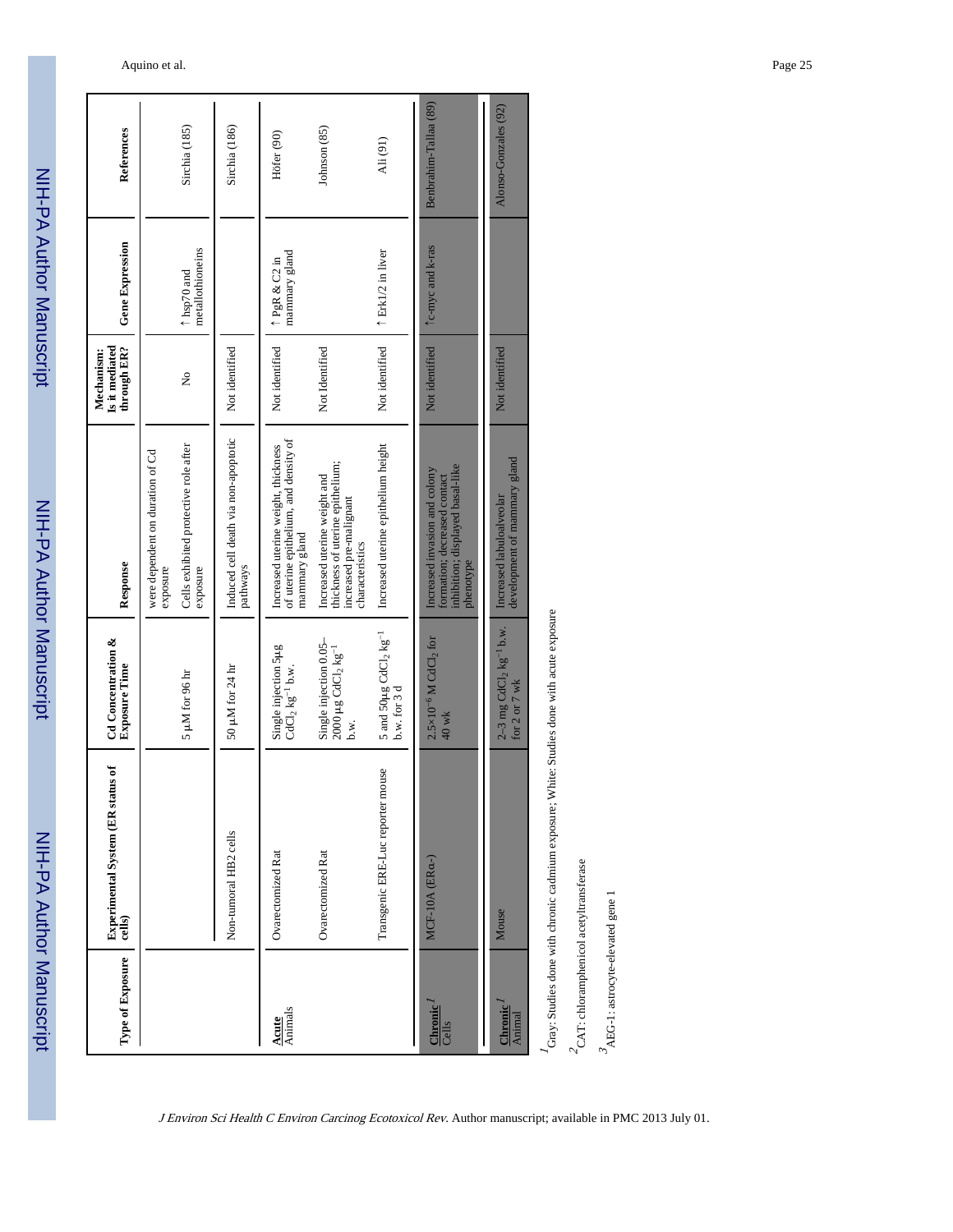| ייו וי       |
|--------------|
|              |
|              |
|              |
| ;<br>(       |
|              |
| i            |
|              |
|              |
| <b>CONTR</b> |
|              |
|              |
|              |

| <b>Service</b> |
|----------------|
|                |
|                |
|                |
|                |
|                |
|                |
|                |
| j              |
|                |
|                |
| ļ              |
|                |
| ì              |
|                |
|                |
|                |
|                |
|                |
|                |

**Table 2**

| J<br>l<br>こうち ちょく うくく こうこく<br>$\frac{1}{2}$                                                                                                                                                                                                                                                                                                                                                                                                                           |
|-----------------------------------------------------------------------------------------------------------------------------------------------------------------------------------------------------------------------------------------------------------------------------------------------------------------------------------------------------------------------------------------------------------------------------------------------------------------------|
|                                                                                                                                                                                                                                                                                                                                                                                                                                                                       |
| きんこう きっこう くっくくちきゅうしゃく くちくと きんく くちょうくく<br>.<br>.<br>.<br>.<br>.<br>l<br>֕                                                                                                                                                                                                                                                                                                                                                                                              |
| $25.0$ $\mu$ $\sim$ $1.0$<br>l                                                                                                                                                                                                                                                                                                                                                                                                                                        |
|                                                                                                                                                                                                                                                                                                                                                                                                                                                                       |
|                                                                                                                                                                                                                                                                                                                                                                                                                                                                       |
| <b>.</b><br>.<br>.<br>$\overline{\phantom{a}}$                                                                                                                                                                                                                                                                                                                                                                                                                        |
| S                                                                                                                                                                                                                                                                                                                                                                                                                                                                     |
| <b>The contract of the contract of the contract of the contract of the contract of the contract of the contract of the contract of the contract of the contract of the contract of the contract of the contract of the contract </b><br>is a state of the contract of the contract of the contract of the contract of the contract of the contract of the contract of the contract of the contract of the contract of the contract of the contract of the contract of |
|                                                                                                                                                                                                                                                                                                                                                                                                                                                                       |
| $\frac{2}{3}$                                                                                                                                                                                                                                                                                                                                                                                                                                                         |
|                                                                                                                                                                                                                                                                                                                                                                                                                                                                       |
| ֖֖֖֖֖֧֖֧֖֖֧֖֧֪֪֪֪֪֪֧֖֚֚֚֚֚֚֚֚֚֚֚֚֚֚֚֚֚֚֚֚֚֚֚֚֚֚֚֚֚֬֝֝֝֓֞֝֓֞                                                                                                                                                                                                                                                                                                                                                                                                           |
| mmante avami<br>:<br>ļ                                                                                                                                                                                                                                                                                                                                                                                                                                                |
| ļ                                                                                                                                                                                                                                                                                                                                                                                                                                                                     |

| Type of Exposure     | <b>Experimental System</b>      | and Exposure Time<br>Ni Concentration                                                | Response                                                                                        | Mechanism: Is it mediated<br>through ER? | <b>Gene Expression</b>                    | References       |
|----------------------|---------------------------------|--------------------------------------------------------------------------------------|-------------------------------------------------------------------------------------------------|------------------------------------------|-------------------------------------------|------------------|
| <b>Acute</b><br>Cell | Breast cancer cells (MCF-7)-    | 1 µM NiCl <sub>2</sub> for 6 days                                                    | Increased breast cancer<br>cell proliferation                                                   | Yes                                      | ↑ PR and pS2                              | Martin (13)      |
|                      |                                 | 1mM NiCl <sub>2</sub> for 6 and<br>$24 \text{ hr}$                                   | Increased HIF-a and p53<br>accompanied by MDM-2<br>protein induction<br>protein levels,         | $\overline{a}$                           | THIF-a and p53                            | Salnikow (106)   |
|                      | Lung cancer cells (A549)        | $0.25 \mu M$ to 1 mM<br>NiCl <sub>2</sub>                                            | manner; increased cells in<br>through IKKa-dependent<br>Inhibited cell growth<br>G1/G0 phase    | $\frac{1}{2}$                            | $\frac{1}{1}$ cyclin D1                   | Ouyang (112)     |
|                      |                                 | $NiCl2$ at 24 hr; 1mM<br>NiCl <sub>2</sub> for 12-72 hr<br>0.5 and 0.75 mM           | dimethylation, critical for<br>long-term gene silencing<br>↑H3K9 mono-and                       | Epigenetic Modification; No              | ↓H3K9 methyltransferase                   | Chen (127)       |
|                      |                                 | 1mM NiCl <sub>2</sub> for 24 hr                                                      | ↑ H3K4 trimethylation in<br>promoter and coding<br>regions for CA9 and<br>NDRG1                 | Epigenetic Modification; No              | ↑ CA9 and NDRG1                           | Tchou-Wong (108) |
|                      |                                 | $0.25$ to<br>1.0 mM $\mathrm{NiCl}_2$<br>or $\mathrm{Ni}_3\mathrm{S}_2$ for 24 hr    | epigenetic homeostasis in<br>modification; alters<br>Induced histone<br>cells                   | Epigenetic Modification; No              |                                           | Ke (124, 125)    |
|                      |                                 | 1mM NiCl <sub>2</sub> for 6 and<br>$24\,\mathrm{hr}$                                 | Increased HIF-a and p53<br>protein levels                                                       | $\overline{a}$                           | ↑HIF-a & p53                              | Salnikow (106)   |
|                      | Lung epithelial cells (Beas-2B) | 1 to 4 $\mu$ g/cm <sup>2</sup> Ni <sub>3</sub> S <sub>2</sub><br>for $48 \text{ hr}$ | Induced M phase arrest;<br>inhibited cell growth                                                | $\tilde{z}$                              | ↑ cyclin B1, cyclin D,<br>cyclin $E$      | Ding (111)       |
|                      |                                 | $0.25$ to $2 \mu\text{g/cm}^2$ NiCl <sub>2</sub> for 48 hr                           | Increased cell apoptosis,<br>induced growth arrest<br>through Akt/ASK1/p38<br>signaling pathway | $\mathsf{\hat{z}}$                       | $\downarrow$ Bcl-2, Bcl-xL<br>^ p38, MAPK | Pan (187)        |
|                      |                                 | $0.5$ to $1.0$ mM $\mathrm{Ni}\,\mathrm{Cl}_2$                                       | expression via NFAT and<br>NF-kB<br>Increased COX-2                                             | $\overline{\mathsf{x}}$                  | $\uparrow$ COX-2                          | Cai (188)        |
|                      | Mouse fibroblast cells (L-929)  | 200 µM Ni <sup>2+</sup> for 24,<br>48 and 72 hr                                      | Identified 20 up-regulated<br>genes and 19 down-<br>regulated genes                             | $\mathsf{S}^{\mathsf{o}}$                |                                           | Lü(113)          |
|                      | Mouse fibroblasts (HIF-1a+)     | 1 mM NiCl <sub>2</sub> for 20 hr                                                     | inducible transcription<br>factor-1 (HIF-1) and<br>Activated hypoxia-                           | $\stackrel{\circ}{\mathbf{z}}$           | ↑Nip3<br>↑p21, HSP70, p53,<br>GADD45      | Salnikow (107)   |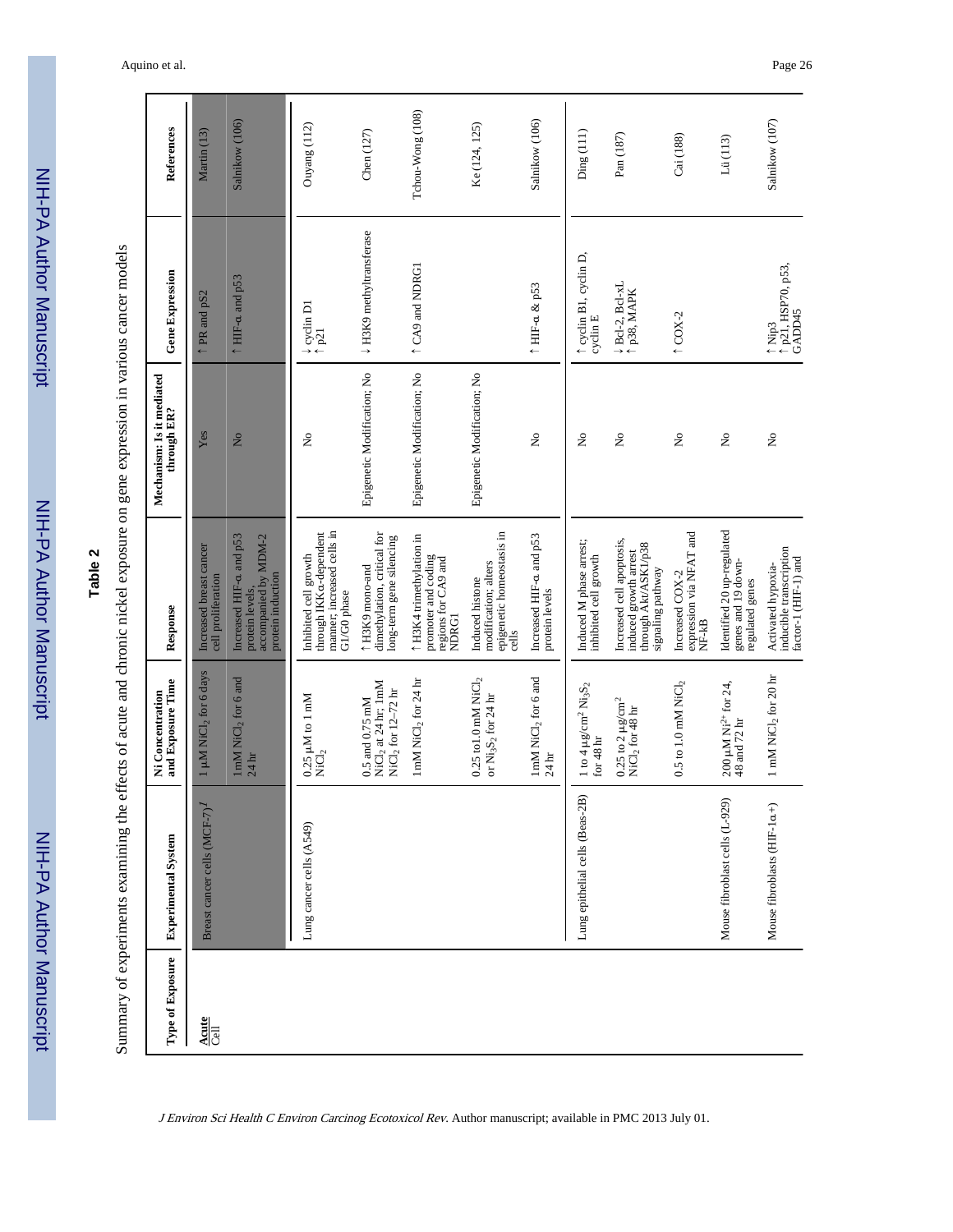| <b>Auther</b> |
|---------------|
|               |
|               |
|               |
|               |
|               |
|               |
|               |
|               |
|               |
|               |
|               |
| ה<br>המהות    |
|               |
|               |
|               |
|               |

NIH-PA Author Manuscript

NIH-PA Author Manuscript

|                  |                                              | Ni Concentration                                                        |                                                                                                                             | Mechanism: Is it mediated      |                                                    |                    |
|------------------|----------------------------------------------|-------------------------------------------------------------------------|-----------------------------------------------------------------------------------------------------------------------------|--------------------------------|----------------------------------------------------|--------------------|
| Type of Exposure | <b>Experimental System</b>                   | and Exposure Time                                                       | induced tumor marker<br>Cap43 gene.<br>Response                                                                             | through ER?                    | <b>Gene Expression</b>                             | References         |
|                  | NER proficient human<br>fibroblast (GM00637) | 50 to 300 $\mu$ M NiCl <sub>2</sub><br>for $24 \text{ hr}$              | Enhanced BPDE-induced<br>mutation frequency by<br>excision repair (NER)<br>inhibiting nucleotide<br>pathway                 | $\frac{1}{2}$                  |                                                    | Hu (189)           |
|                  | Human osteoblast cells (HOS<br>TE-85)        | $2-10$ mg/mL NiS, for<br>24 hr                                          | Decreased retinoblastoma<br>(pRB) phosphorylation;<br>independent growth<br>acquired anchorage-                             | $\stackrel{\circ}{\mathbf{z}}$ | pRb phosphorylation                                | Lin (190)          |
|                  | Human hepatoma cells<br>(HepG2)              | hexahydrate for 48 hr<br>150 µM NiCl <sub>2</sub>                       | associated with cell cycle<br>Up-regulation of genes<br>progression-similar to<br>other carcinogenic<br>chemicals           | $\tilde{z}$                    | Induced gene expression                            | Kawata (109)       |
|                  | Human keratinocytes                          | NiCl <sub>2</sub> for up to 48 hr<br>$0.5 \text{mM}$ to $2.0 \text{mM}$ | activity; activation of NF- $_{\rm \kappa B}$<br>Decreased ANp63                                                            | $\tilde{z}$                    | ↓∆Np63, IRF3, IRF7,<br>and↑p21                     | Zhang (191)        |
|                  | Human lymphocytes                            | 15uM NiCH and NiO<br>for 2hr                                            | Exhibited higher DNA<br>single-strand breaks                                                                                | $\mathsf{\hat{z}}$             |                                                    | M'Bemba-Meka (192) |
| Animal<br>Acute  | Rats                                         | $Ni(CO)4 i.v.$ at 2 and 4<br>0.9mg Ni/100g<br>wk intervals              | undifferentiated sarcomas,<br>leukemia, and lymphoma<br>hemangioenthelioma,<br>fibrosarcomas,<br>carcinomas,<br>Resulted in | Not identified                 |                                                    | Lau $(101)$        |
| Chronic<br>Cells | Transformed mouse fibroblast<br>cells        | Cells resistant up to<br>200 µM Ni, but not<br>treated with Ni.         | TGSH, GSTA4, GSTT <sup>2</sup><br>suggest enforcement of<br>antioxidant defenses                                            | $\stackrel{\circ}{\mathbf{Z}}$ | $\uparrow$ $\upbeta$ -catenin, c-myc, cyclin<br>D1 | Kowara (110)       |

Gray: Studies done in breast cancer models; White: Studies done in other cancer models Gray: Studies done in breast cancer models; White: Studies done in other cancer models

J Environ Sci Health C Environ Carcinog Ecotoxicol Rev. Author manuscript; available in PMC 2013 July 01.

**Chronic** Animal

Rat and Mice  $0.15 \text{ to } 1 \text{ mg/m}^3$ 

Rat and Mice

 $Ni_3S_2$ ; 1.25 to 2.5 mg/ m3 NiO for2 yr

0.15 to 1 mg/m<sup>3</sup><br>Ni<sub>3</sub>S<sub>2</sub>; 1.25 to 2.5 mg/<br>m<sup>3</sup> NiO for2 yr

Increased alveolar/ bronchiolar and adrenal medulla neoplasms in male and female rats.

 $\begin{array}{l} \text{Increased alveolar} \\ \text{bronchiodar and adrenal} \\ \text{medium neoplasms in} \\ \text{male and female rats.} \end{array}$ 

No Dunnick (102)

 $\overline{\mathsf{S}}$ 

Dunnick (102)

 $^{2}$ GSH: glutathione synthetase; GSTA4: glutathione-S-transferase A4; GSTT: glutathione-S-transferase theta GSH: glutathione synthetase; GSTA4: glutathione-S-transferase A4; GSTT: glutathione-S-transferase theta

Aquino et al. Page 27